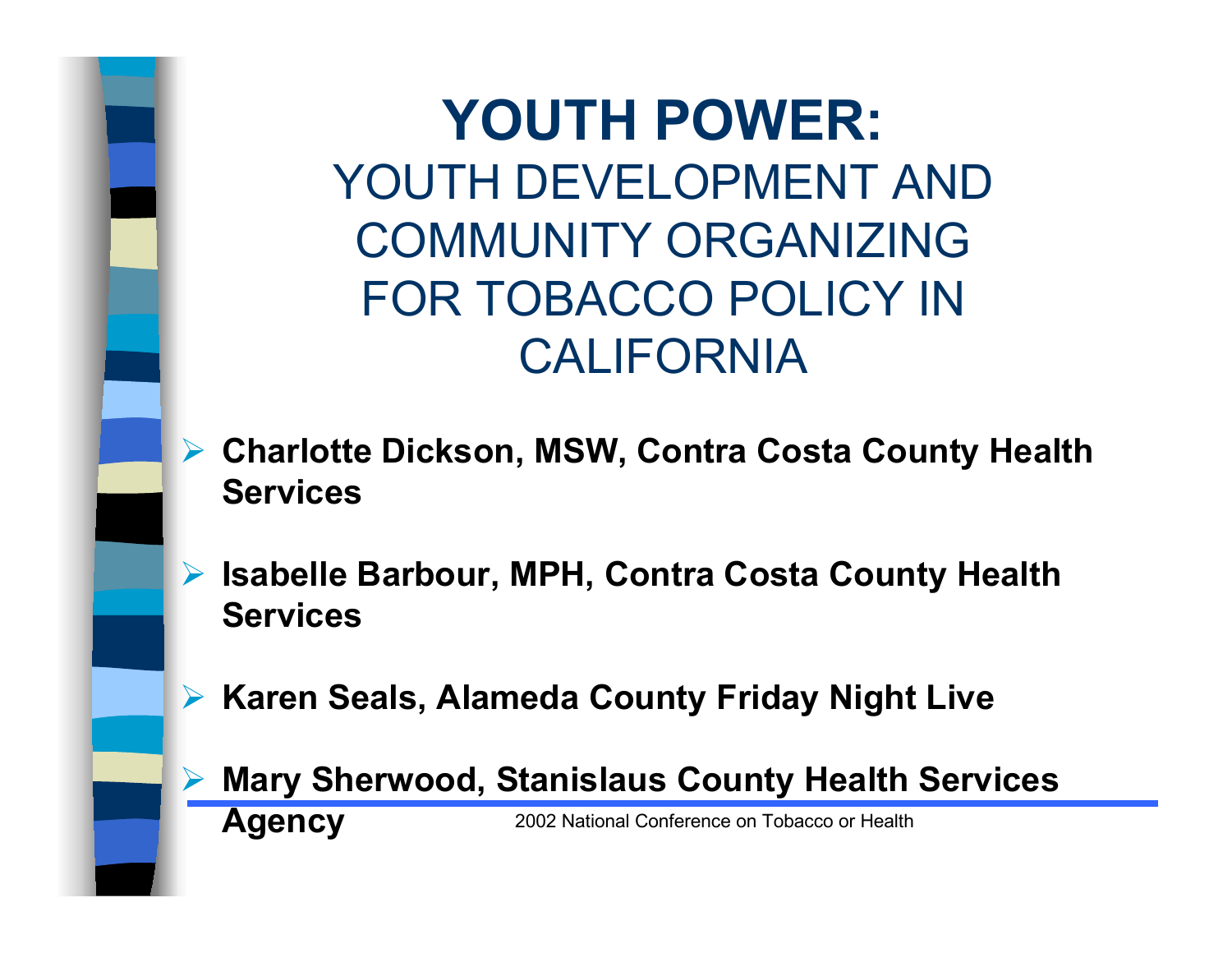Presentation Overview(Relevant questions)

- ¾ Why am I listening to these people?
- ¾ What is Youth Development?
- ¾ What is my approach in working with youth?
- ¾ What can youth development look like?
- ¾ What is Community Organizing?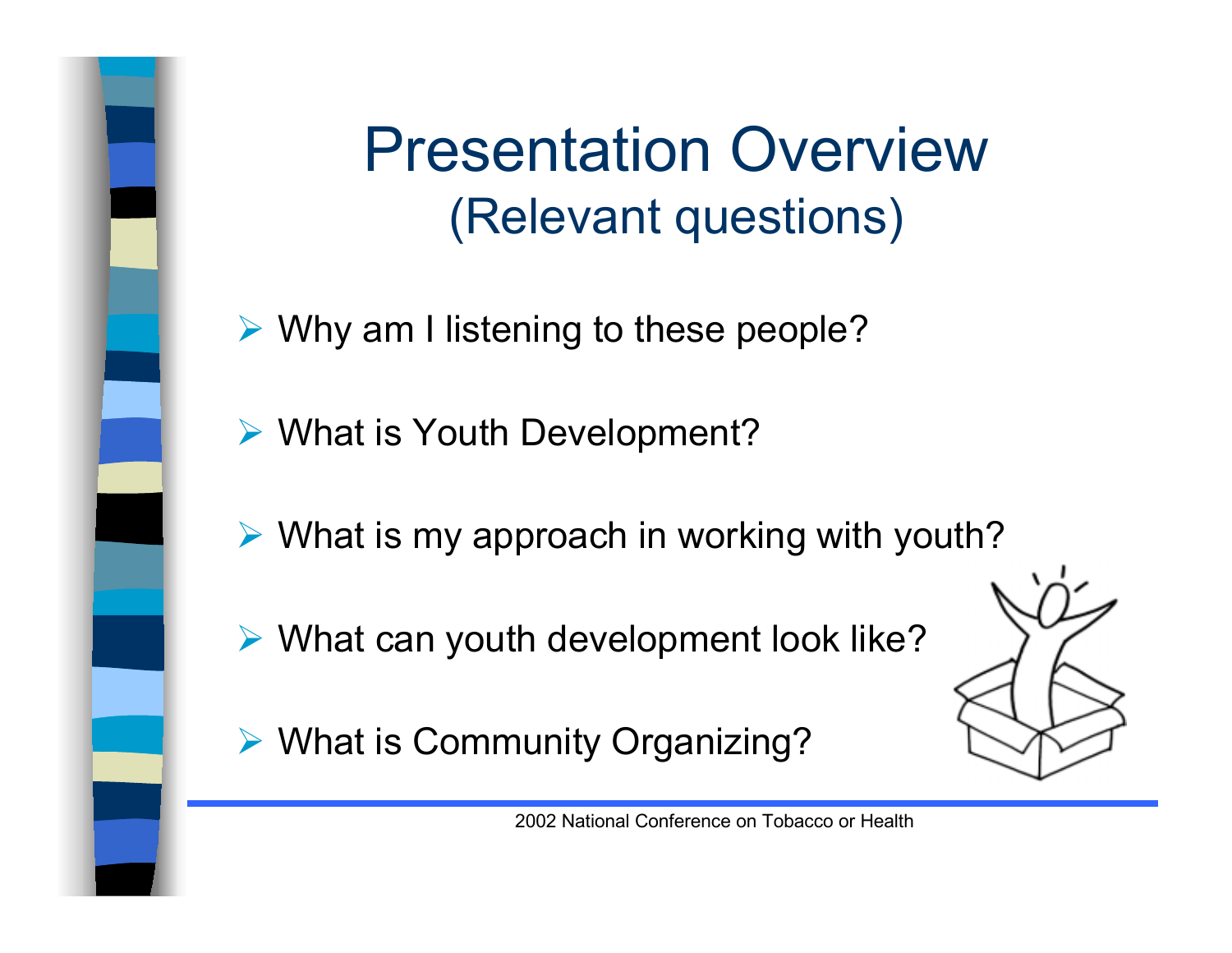#### **YOUTH DEVELOPMENT**



#### ¾ **A Brief Overview of Youth Development Frameworks and Theories**

- ¾ **Presented By:**
- ¾ **Karen Seals**
- ¾ **Alameda County Friday Night Live**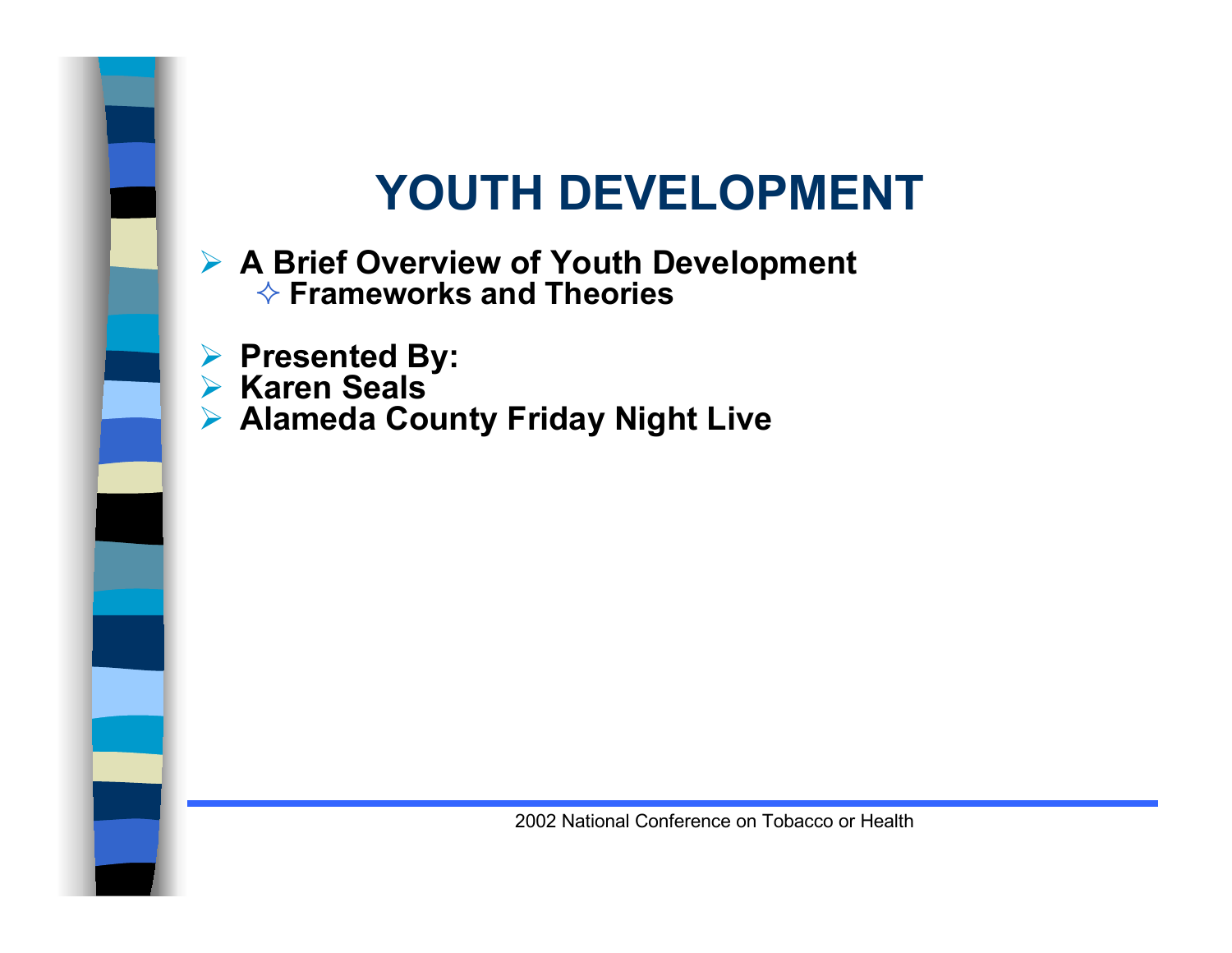

## Presentation Overview

**Youth Development is about a participatory Society**

**Don't Prevent**

**Do Promote**

 **Youth development is about supporting young people and their hopes and dreams for a healthy community**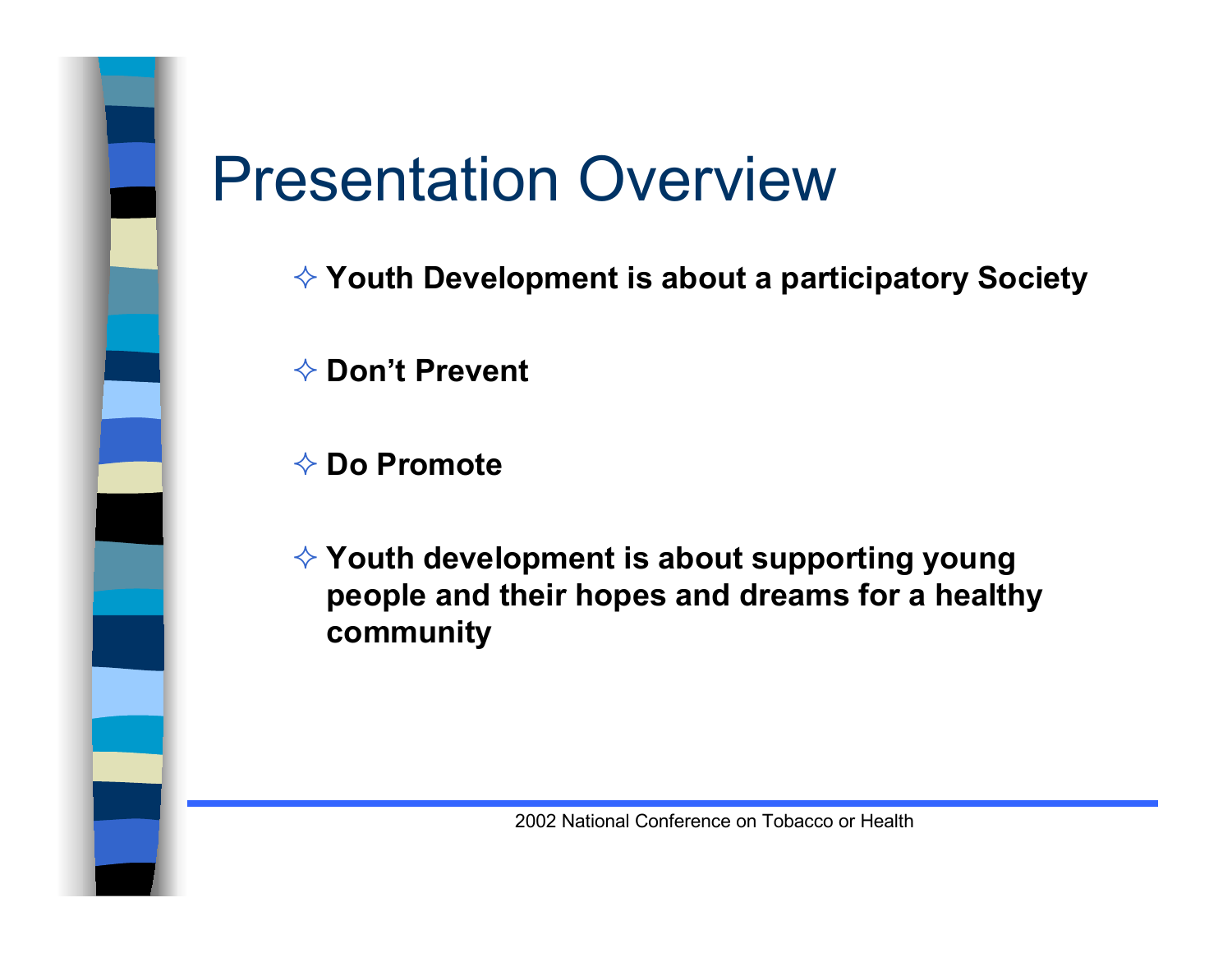# Historical Background

- ¾ During 1970s, '80s, and '90s : a focus on youth problems
- ¾ Funding (federal, state, local, private foundations) was directed to preventing social ills and problems:

 $\Diamond$  Teen Pregnancy **◆Dropout Prevention**  $\Diamond$  Substance Use and Abuse  $\Diamond$  Violence, etc...

¾ Focused on fixing youth through treatment.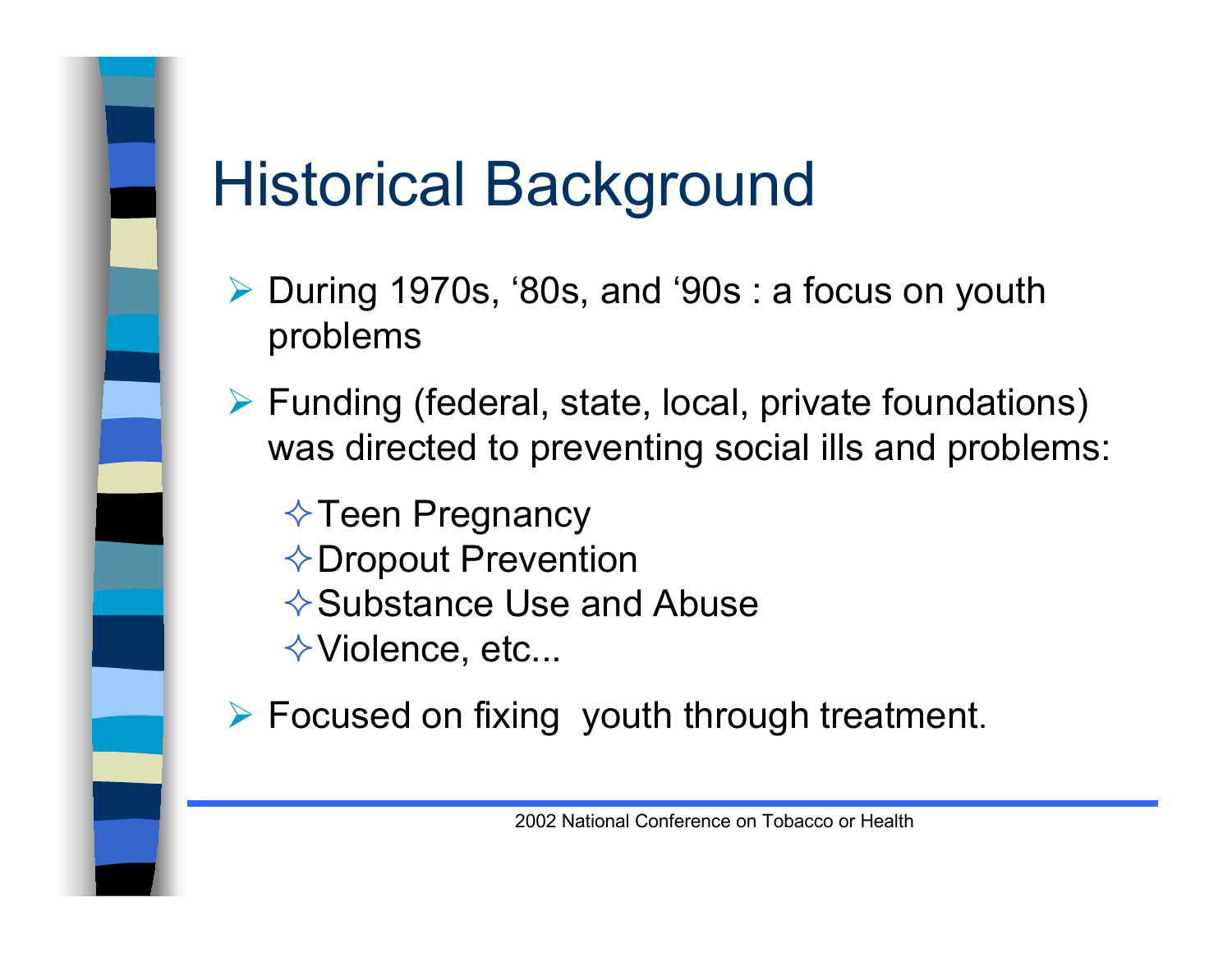

## Youth Development

**≻Support ≻Empowerment ▶Boundaries & Expectations ▶ Constructive use of time ≻ Commitment to learning** ¾Positive Values**▶Social Competencies ≻Positive Identity**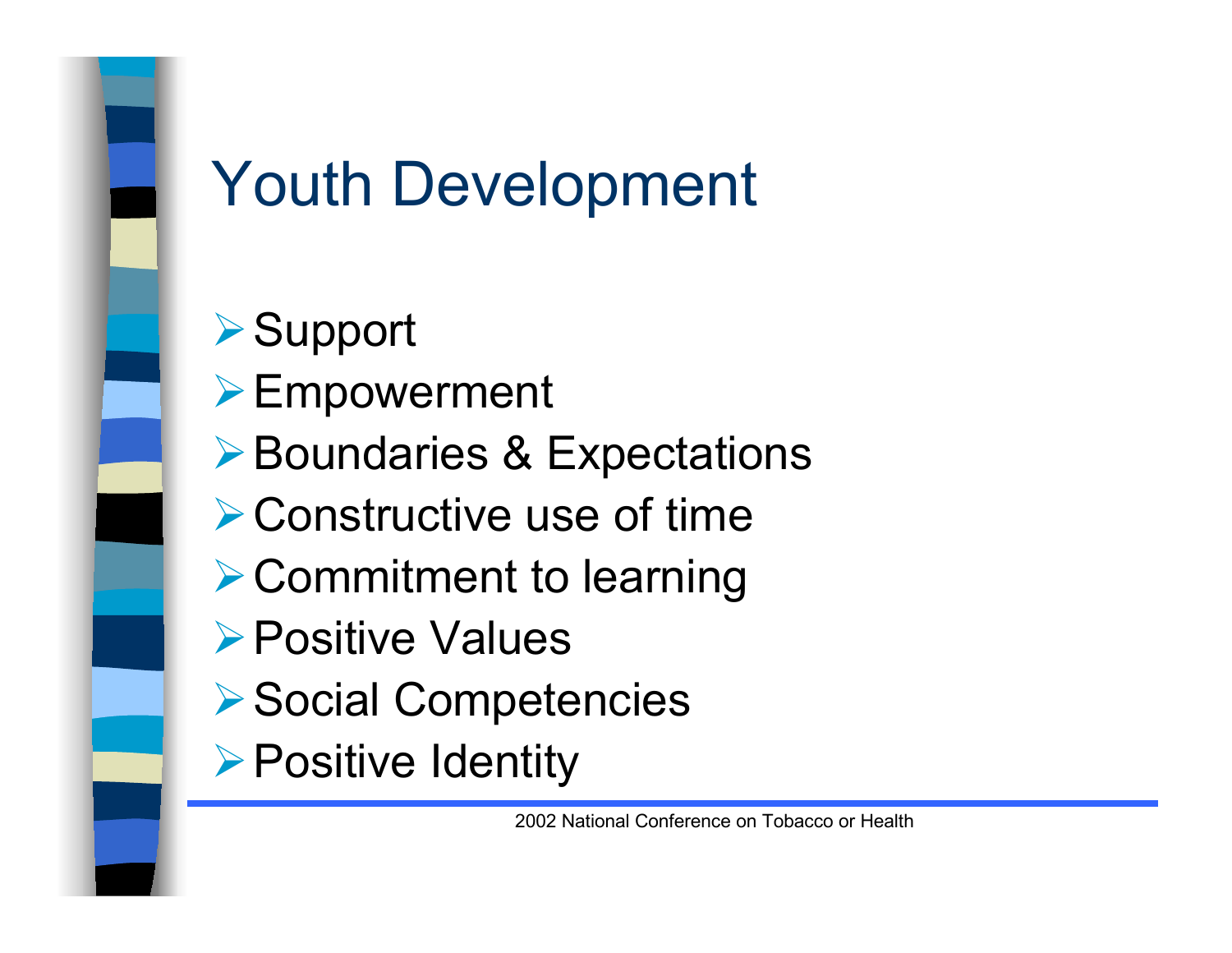

## Youth development

- ¾Empower youth as partners in creating policy and making decisions.
- **► Young people seek to serve as equal** citizens, not as a group in need
- ¾Young People need to be heard as a voice of reason and experience.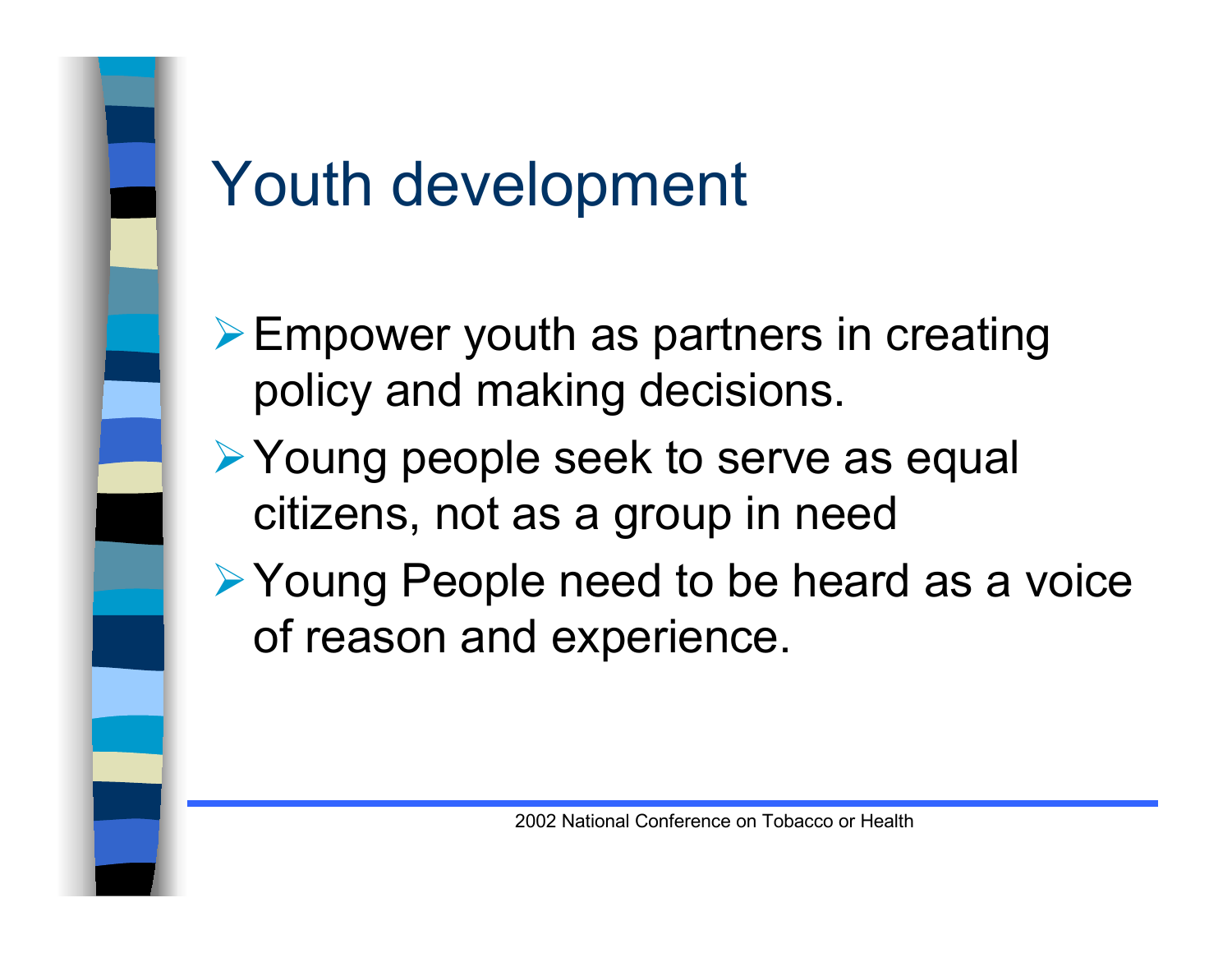

## Youth Development



¾ **Youth Development Is a frame work foraction thatencourages all individuals to makea difference, no matter who they are or what their livesare like.**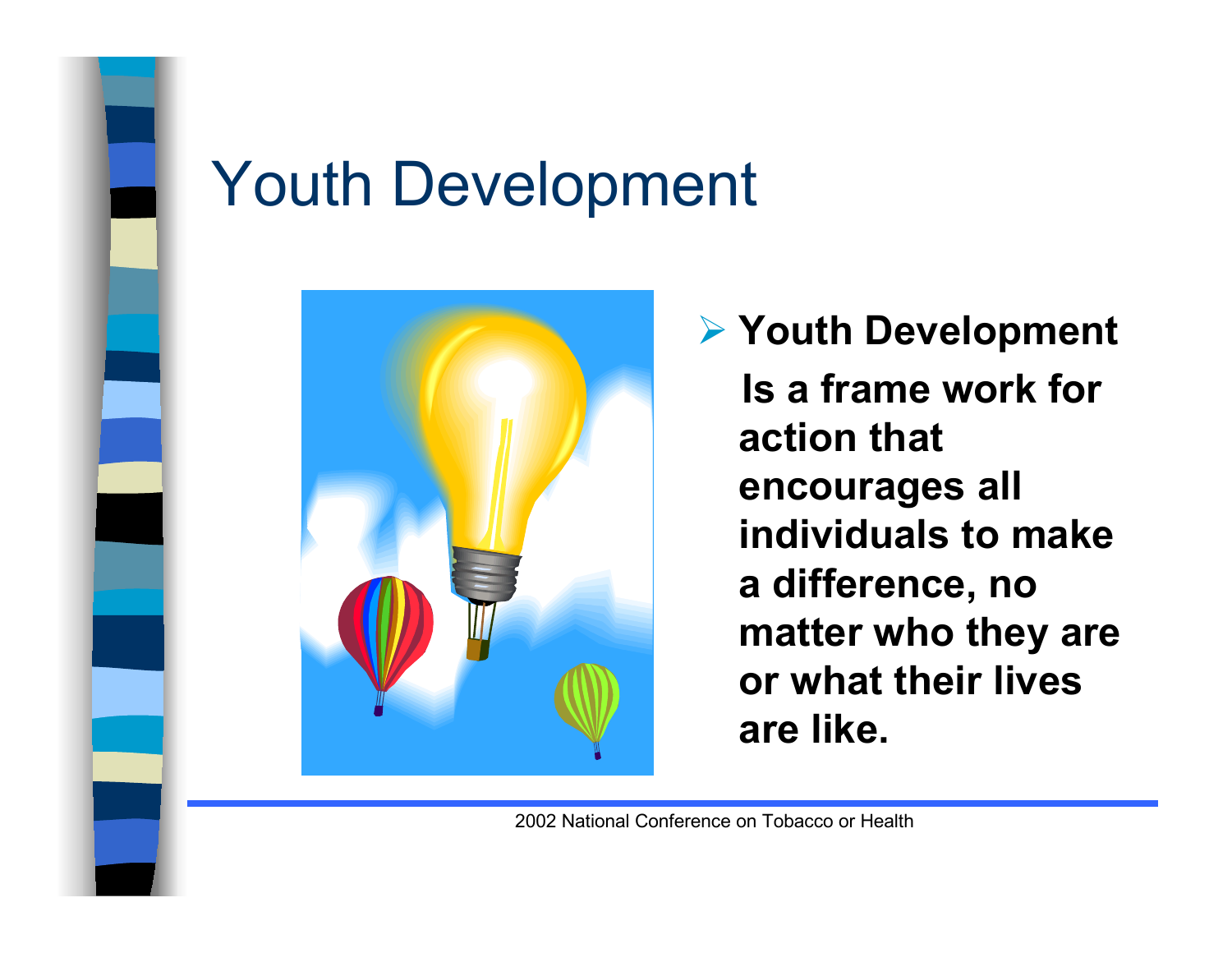

# Youth development

- ¾ All young people should be regarded as resources to be developed and not as problems to be managed.
- ¾All youth have strengths and the potential to make healthy and productive contributions to self, family, and community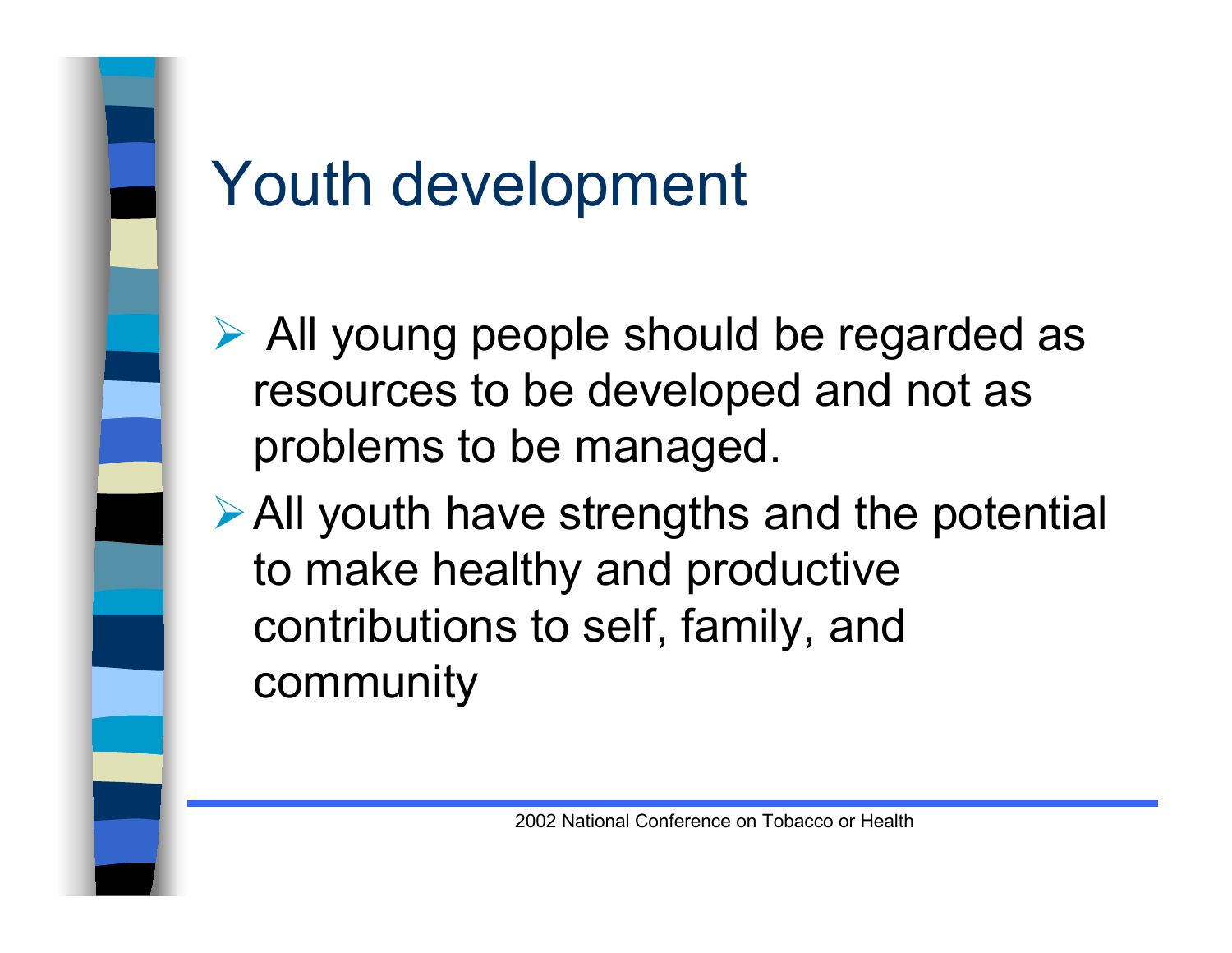## The Challenge of "Issue-Based" Prevention Strategies

- ¾ **It is difficult to demonstrate (1) the prevention of risky behaviors and (2) the link between reduced rates and specific interventions.**
- ¾ **It is not coincidental that prevention literature from a variety of fields point to the same factors.**
- ¾ **Many traditional prevention strategies have difficulty being culturally relevant or sensible**.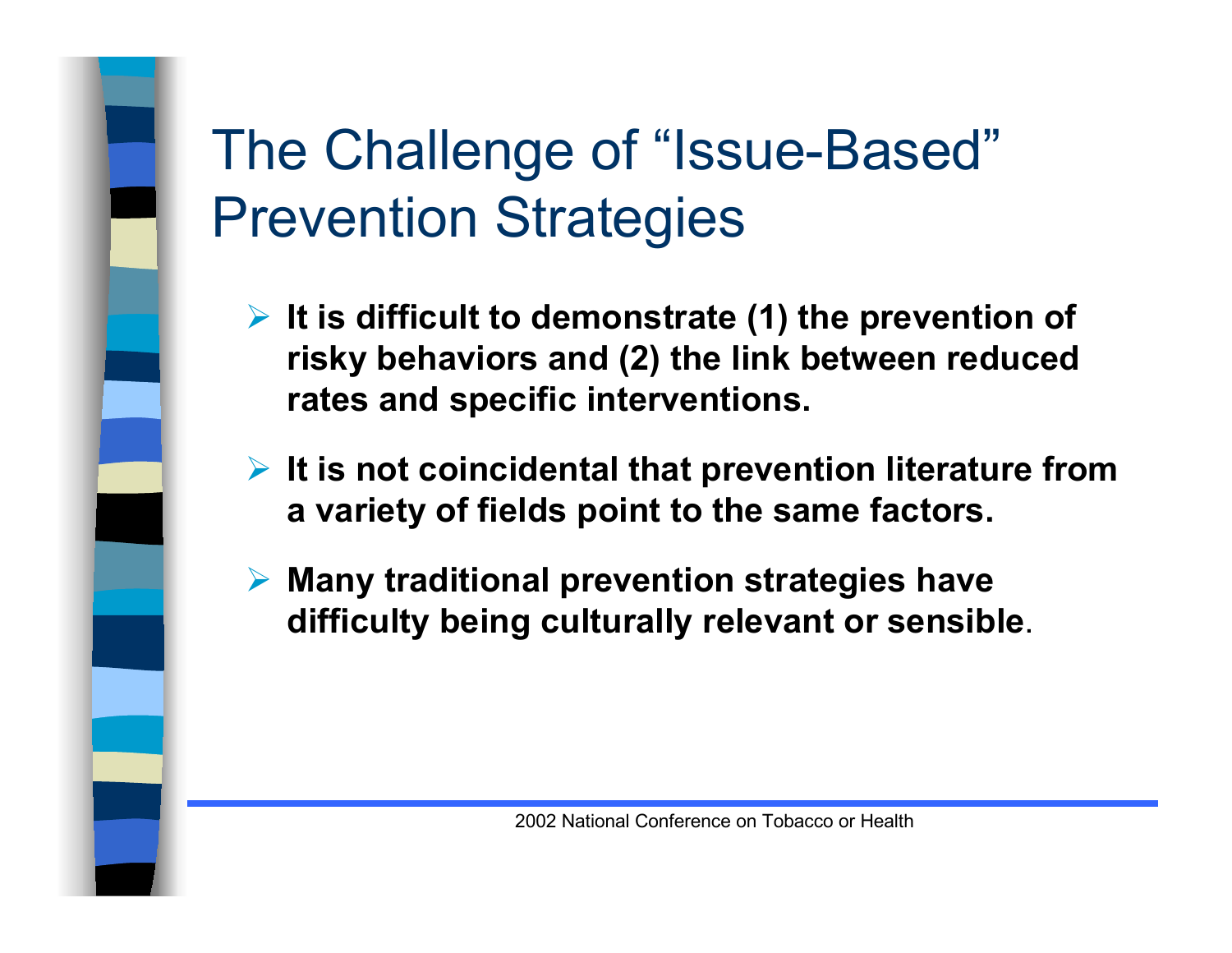### The Down-Side of Focusing on Youth Problems

- ¾ **Deficit orientation directs us to provide services that focus on fixing youth.**
- ¾ **Fragmentation sparked a national explosion of youth programs with narrow and negative focus**
- ¾ **A narrow focus on preventing negative youth outcomes fails to consider positive goals and outcomes we have for youth!**
- ¾ **We tend to pathologize young people, and we struggle with prioritizing programs of Youth Pathology vs. Youth Potential**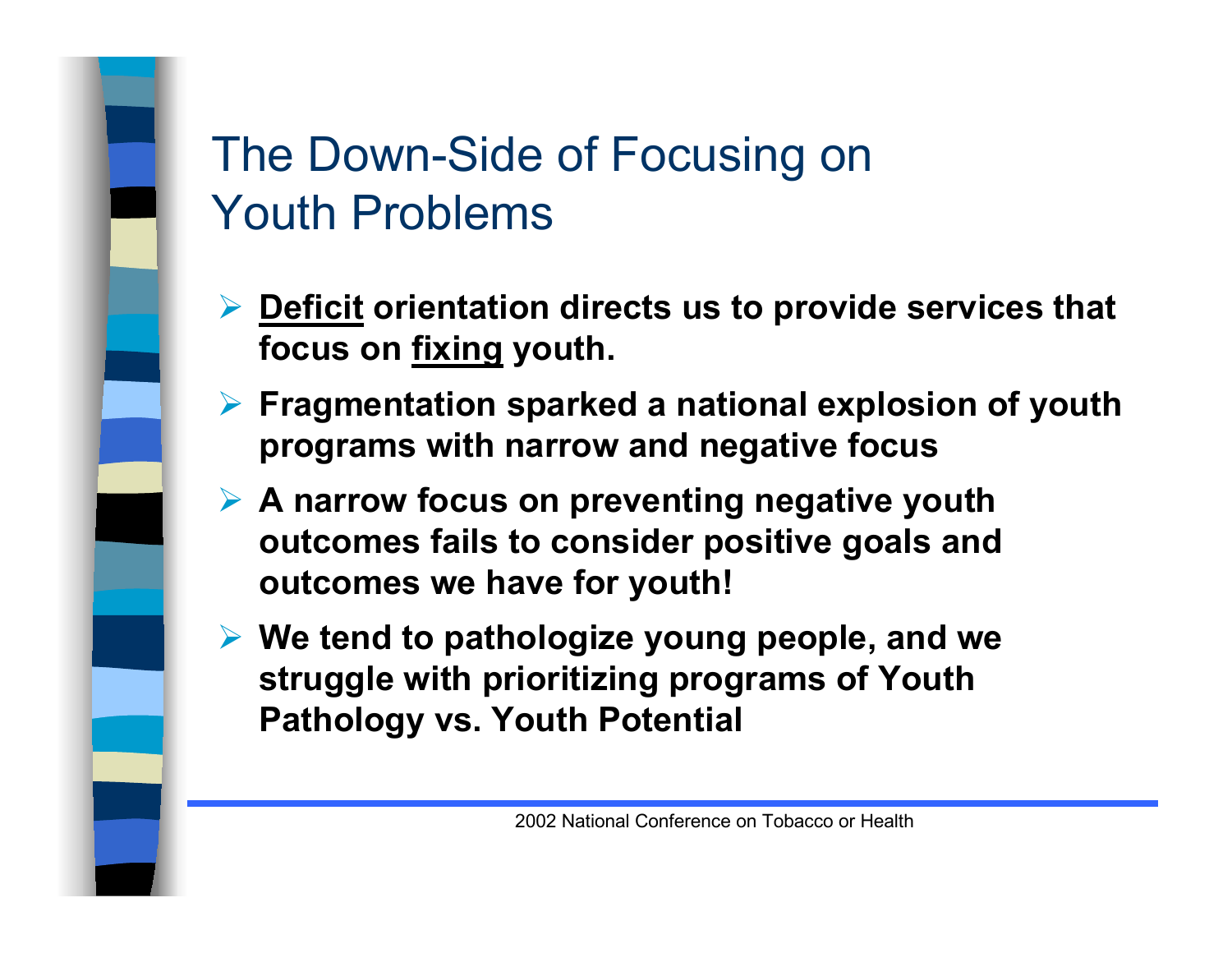### The Benefits of Focusing on Youth Problems

- ¾ **Creates a sense of urgency easier to mobilize support and resources.**
- ¾ **Develops "silos" for each field, complete with "Experts"**
- ¾ **Maintains traditional methods, which are understood by Institutions and Systems**
- ¾ **What are some other benefits??**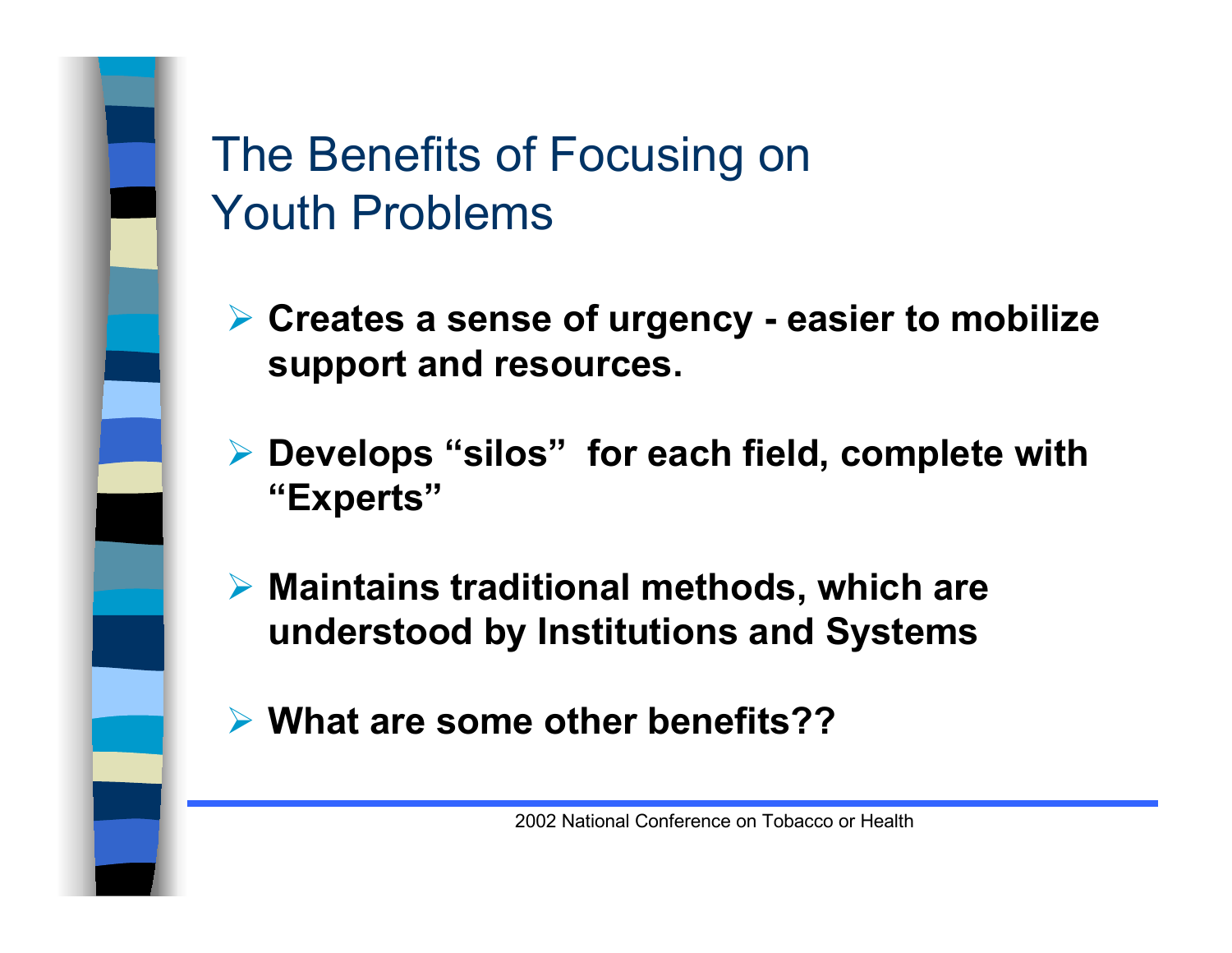

# Youth Development

¾ **Represents a conceptual shift:**



- ¾ **"Problem free is not fully prepared."**
	- **★ Karen Pittman, International Youth Foundation**
- ¾ **Reducing youth problems is not enough.**
- ¾ **Communities must respond to this question: "What do we want young people to achieve?"**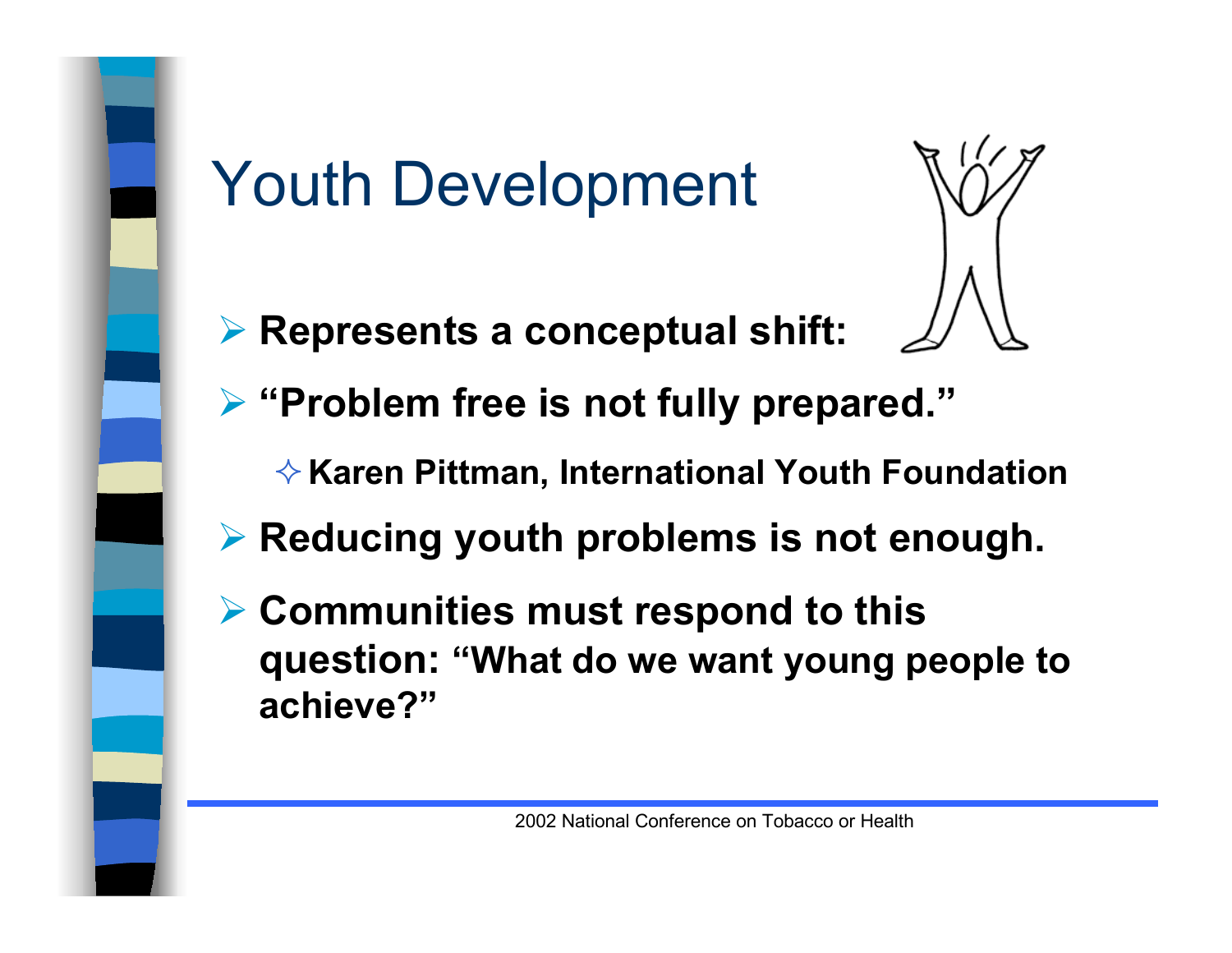### **A Definition of "Youth Development"**

**"The ongoing process in which young people are engaged in building the skills, attitudes, knowledge, and experiences that prepare them for the present and the future."**

> **– Karen Pittman, Senior Vice President, International Youth Foundation, Takoma Park, MD**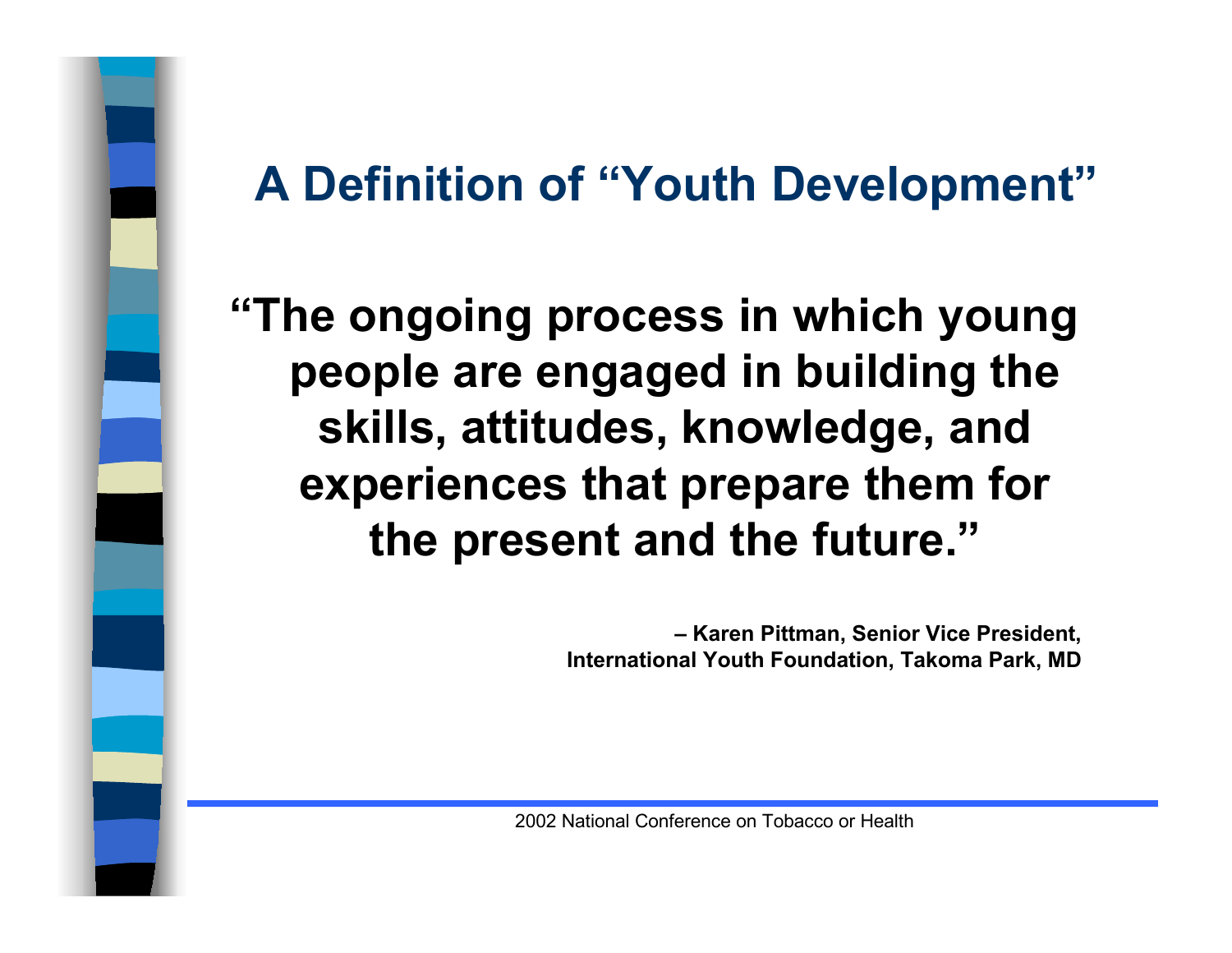### **Frameworks of Youth Development**

- ¾ **Multiple theories or frameworks defining youth development have surfaced over the last decade.**
- ¾ **These include:**
	- **Supports and Opportunities**
	- **Youth Competencies**
	- **Developmental Assets**
	- **<b>A** Resiliency
	- **Integrated Approach**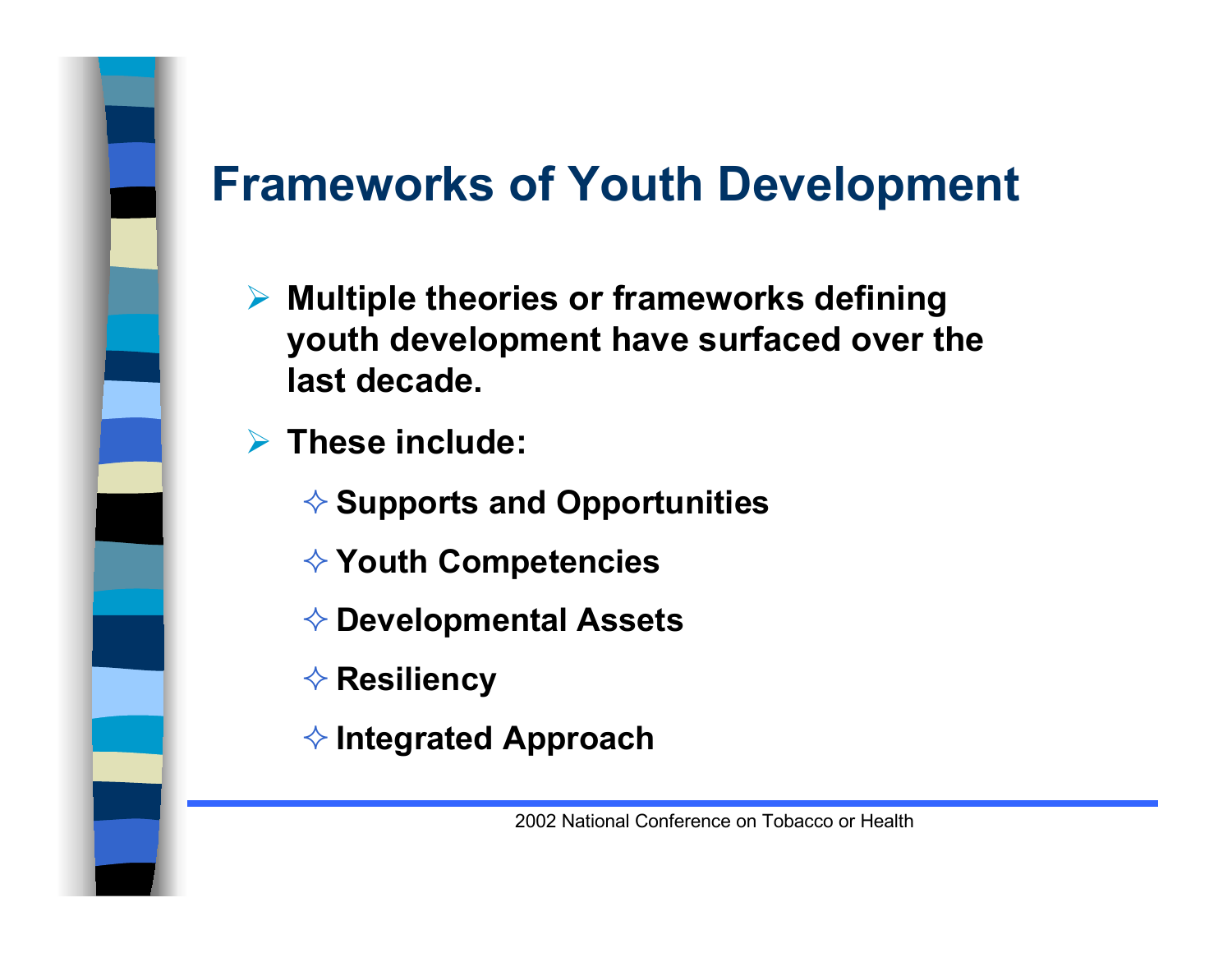## Key features of a Youth Development Framework

- ¾ **Utilizes a Holistic approach**
- ¾ **Shifts focus from a negative emphasis on preventing youth problems toward positive preparation, meeting youth needs, and building youth competencies.**
- ¾ **Helps youth be both "Problem Free and Fully Prepared."**
- ¾ **Recognizes youth needs and youth potential.**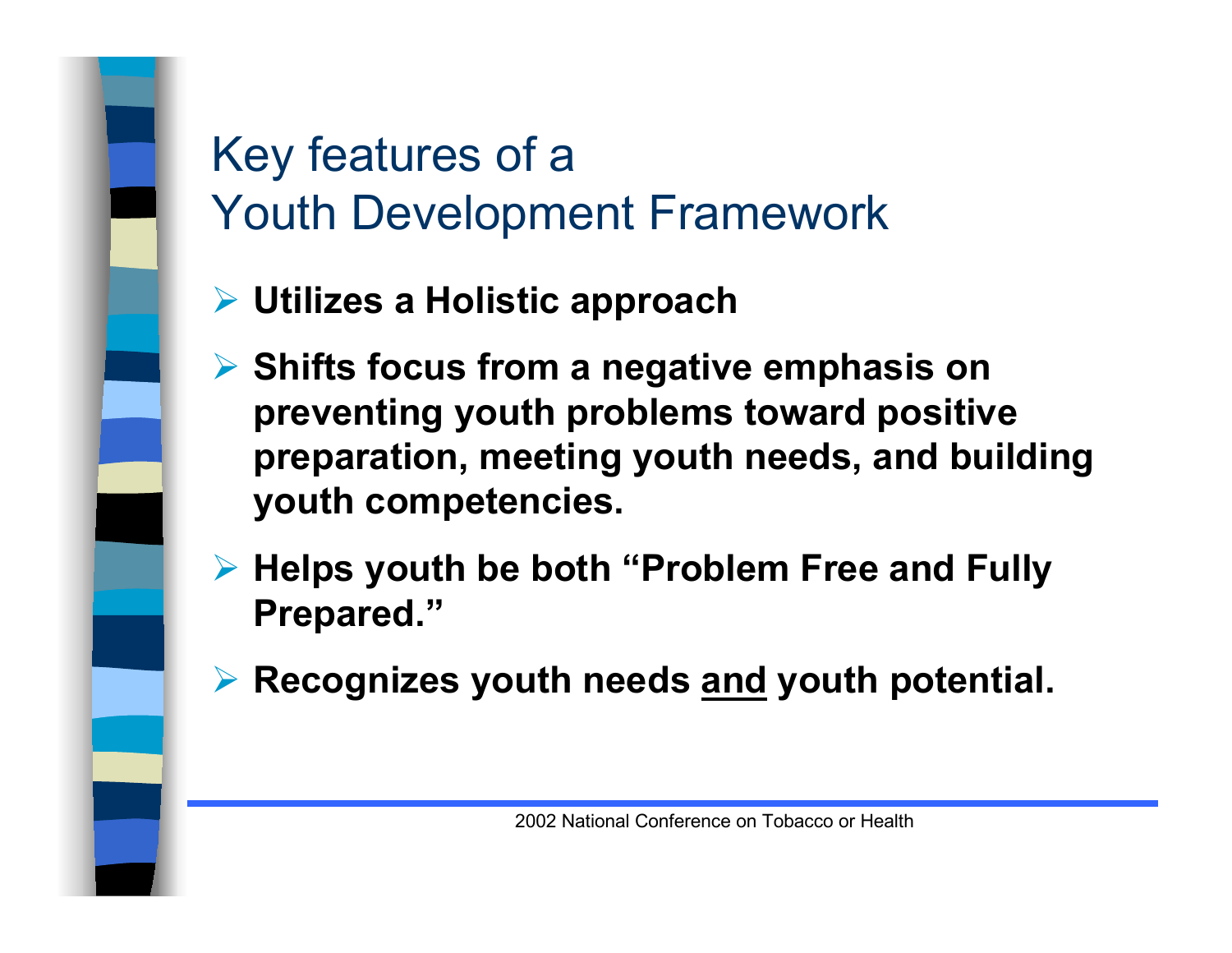#### Influences on Youth Development

¾ Influences on youth development include:

**Locations**: School, home, community center

**People**: families, peers, teachers, youth workers, etc.

**Social** and **cultural norms**: religion, stereotypes, ethnicity, and social identity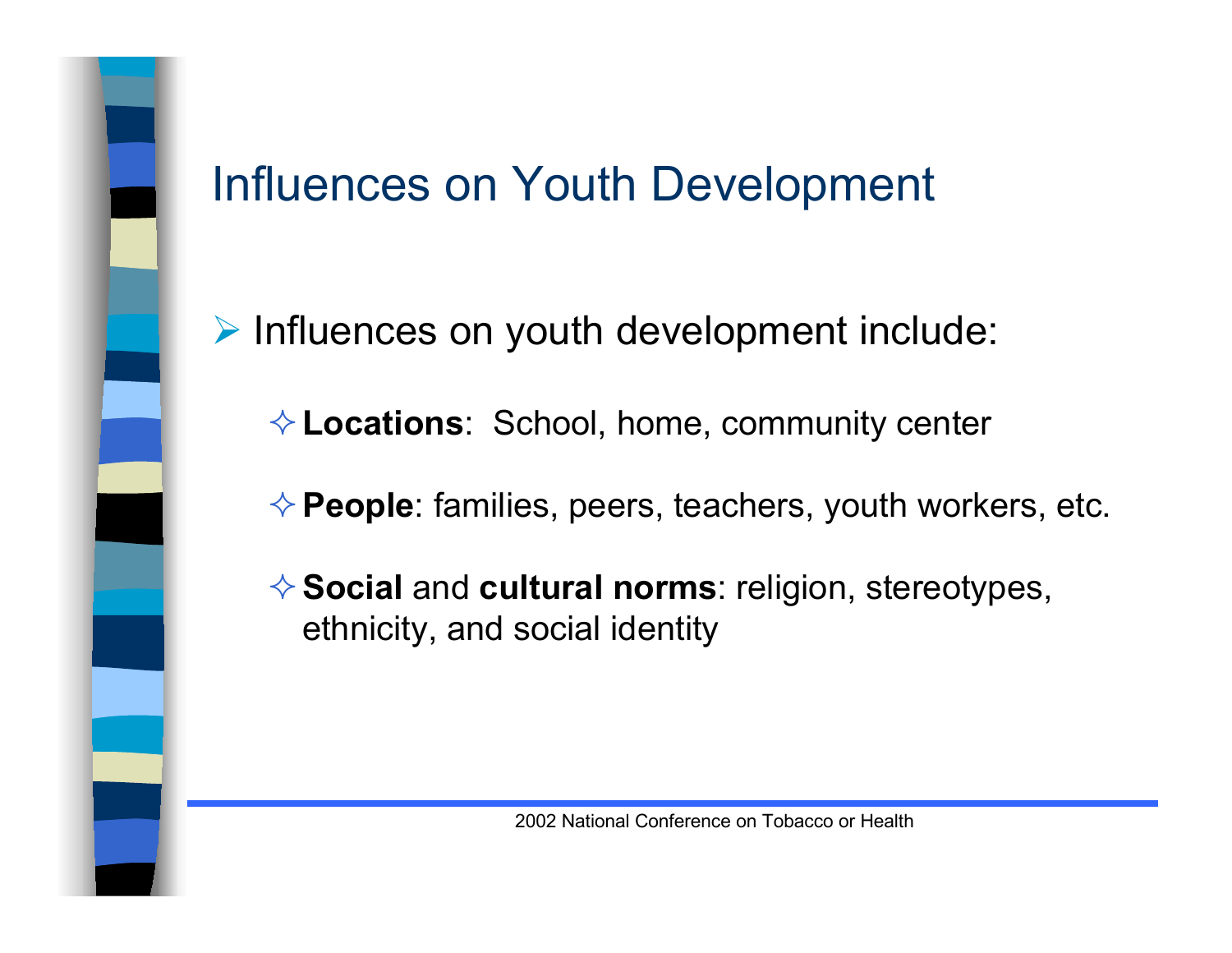## What are the benefits of aYouth Development Framework?

- ¾Intuitively, it makes sense!
- ¾ YD is not a 'new' concept: community-based organizations that have been most effective in preventing youth problems have been using youth development strategies for years.
- $\triangleright$  The most effective way to engage young people is through YD strategies - meeting youth needs and providing opportunities to build competencies.
- ¾ Youth are viewed as **current** resources; there is recognition that young people can contribute to their communities in valuable ways **now**; youth are not just an 'investment' in our future.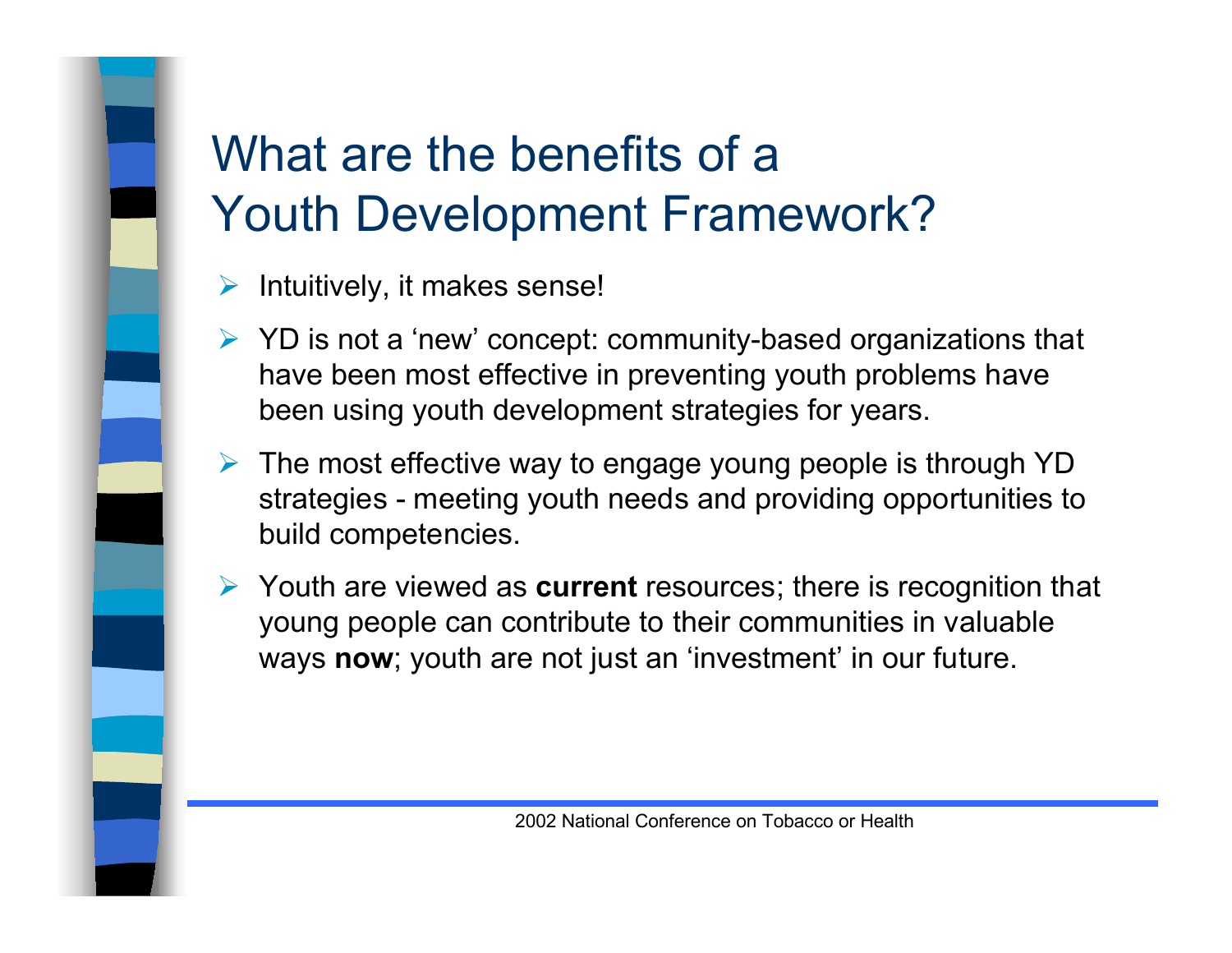## Putting "YOU" in Youth Development

You play a critical role as an adult ally to young people. Here are some ways as a caring adult you can best be an ally to youth:

- ¾BE AN ALLY
- ¾ SUPPORT HEALING
- $\triangleright$  TELL THE TRUTH
- ¾PROMOTE TRUE HISTORY
- $\triangleright$  BE A PARTNER
- ¾ CELEBRATE THEIR SUCCESSES

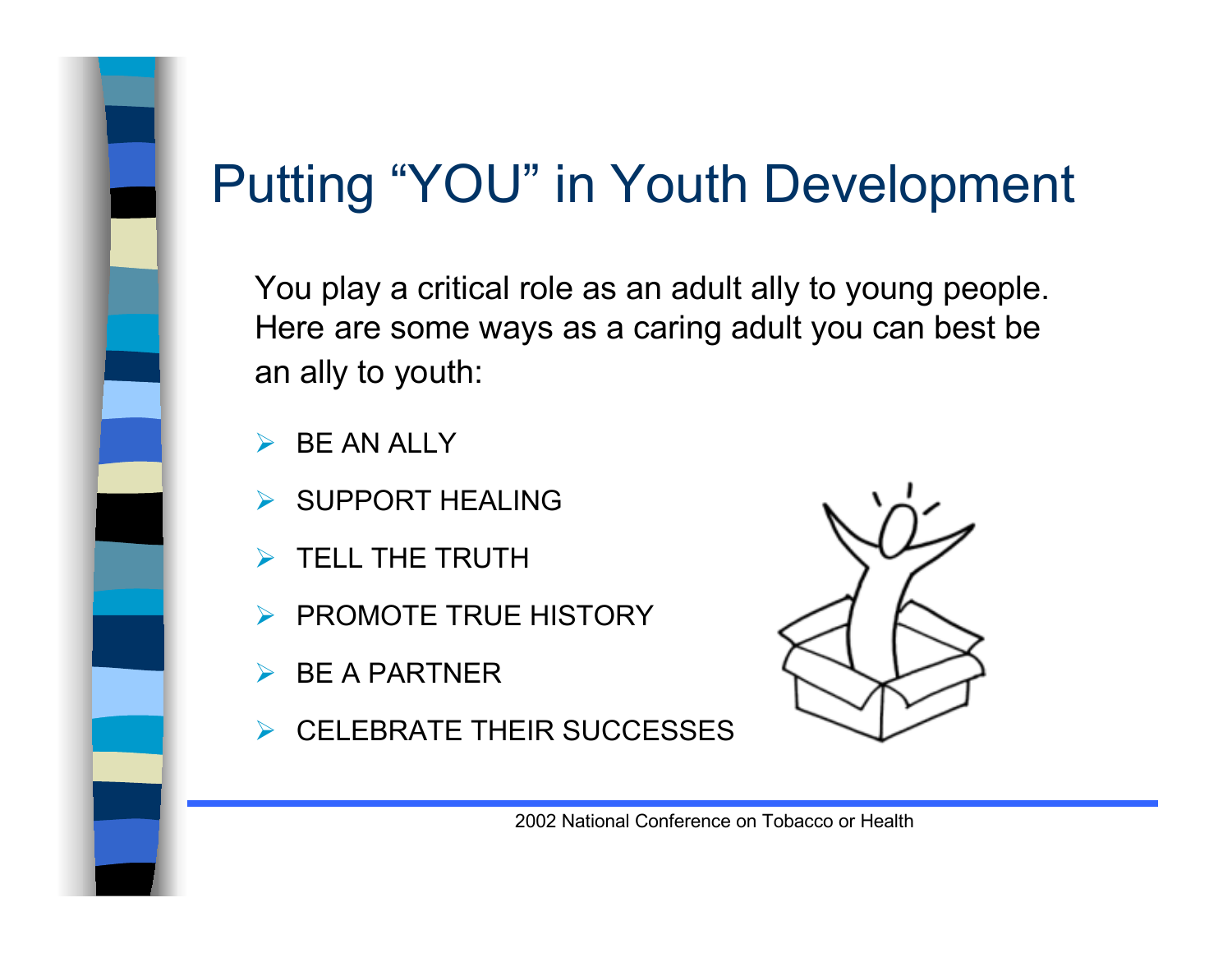## **Presentation Overview**

- ¾ **Direct Action Community Organizing Model**
- ¾ **Youth Experiencing the Problem**
- ¾ **Picking a Winnable Project**
- ¾ **Being Strategic**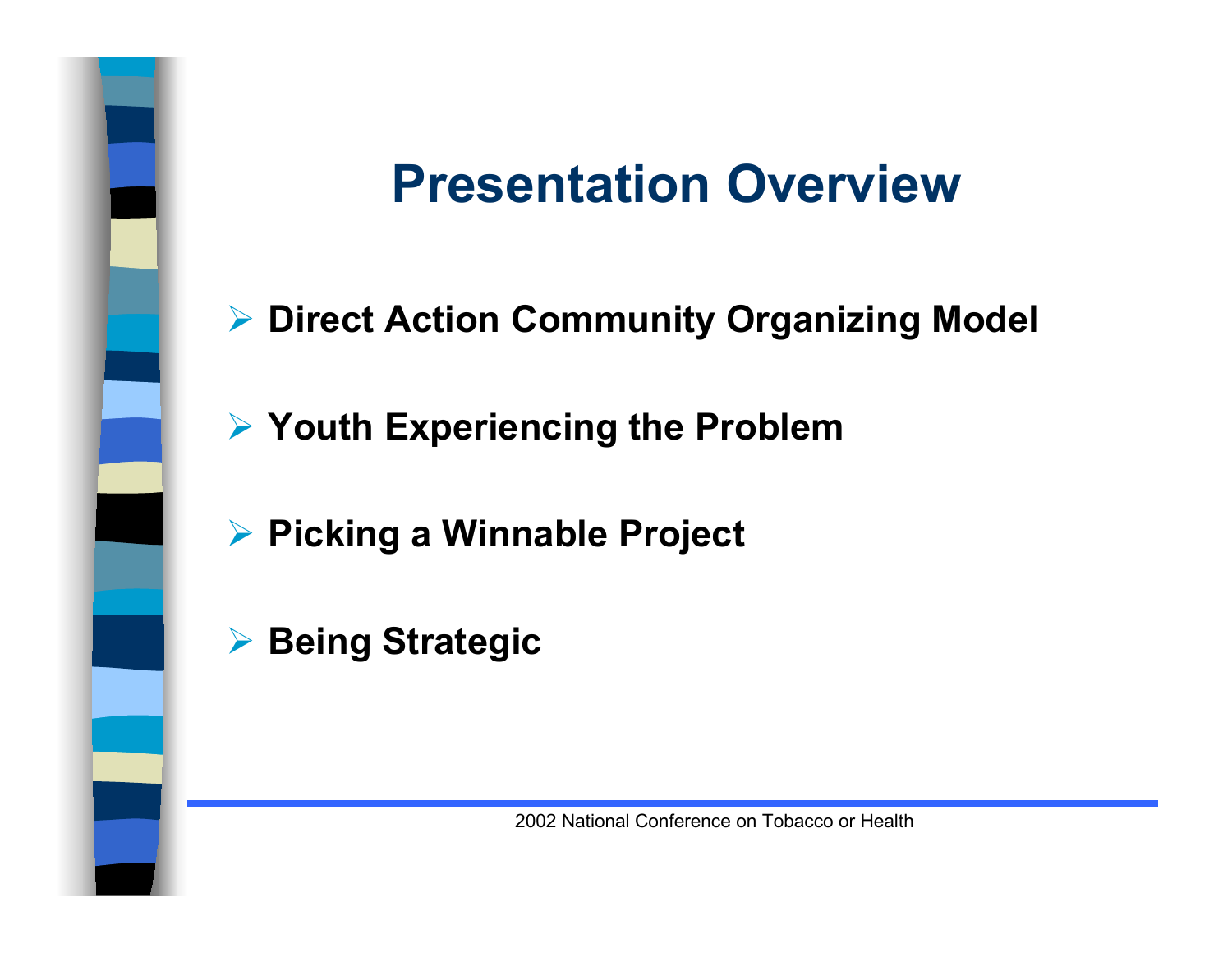

## **Community Organizing with Youth**

#### **Presented By:**

**Charlotte Dickson, MSW and Isabelle Barbour, MPH Contra Costa County Tobacco Prevention Project\***

\*Funded through the Tobacco Protection Act of 1998 - Proposition 99 through the Department of Health Services, Tobacco Control Section, under contract #89-9789604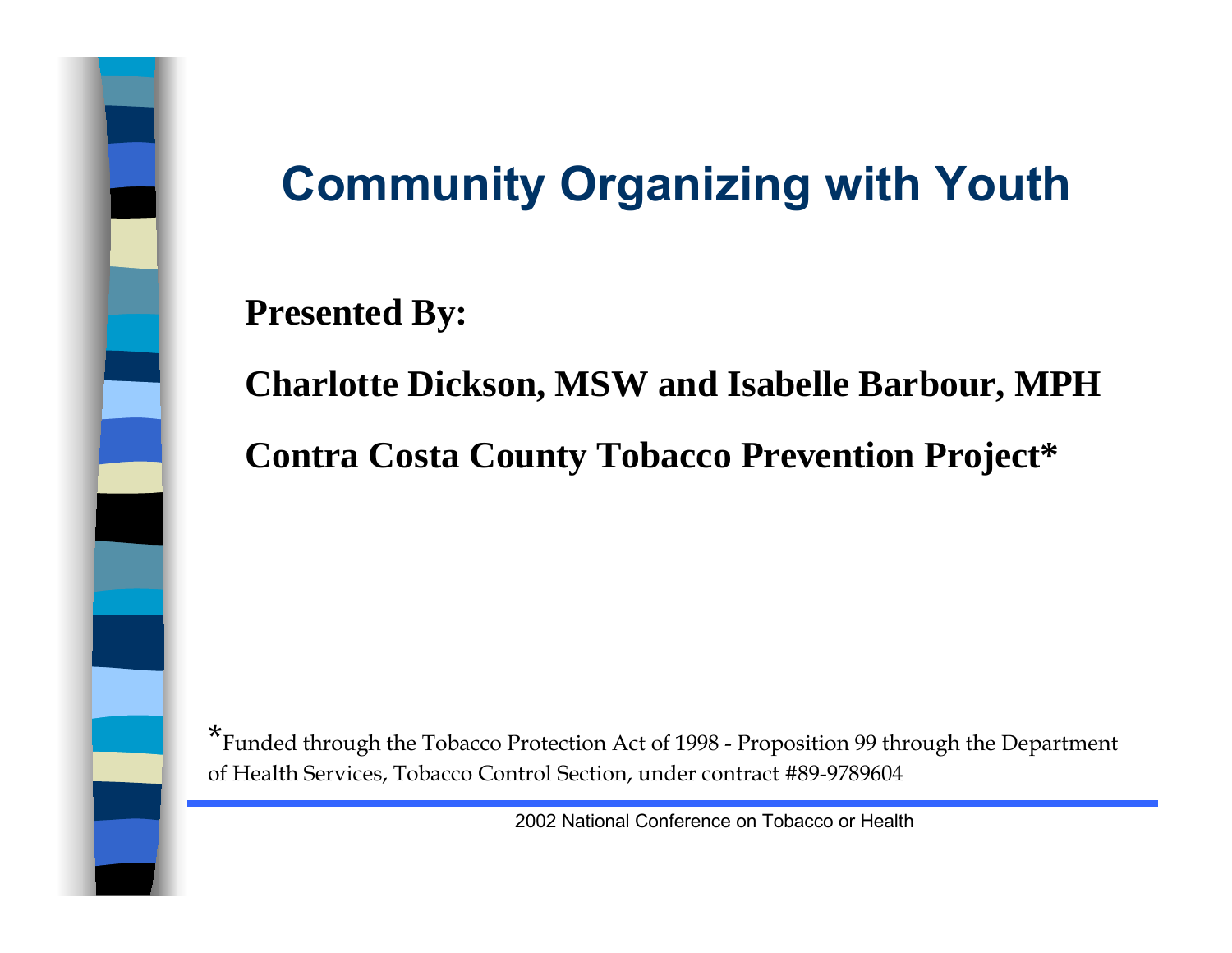

Midwest Academy 2001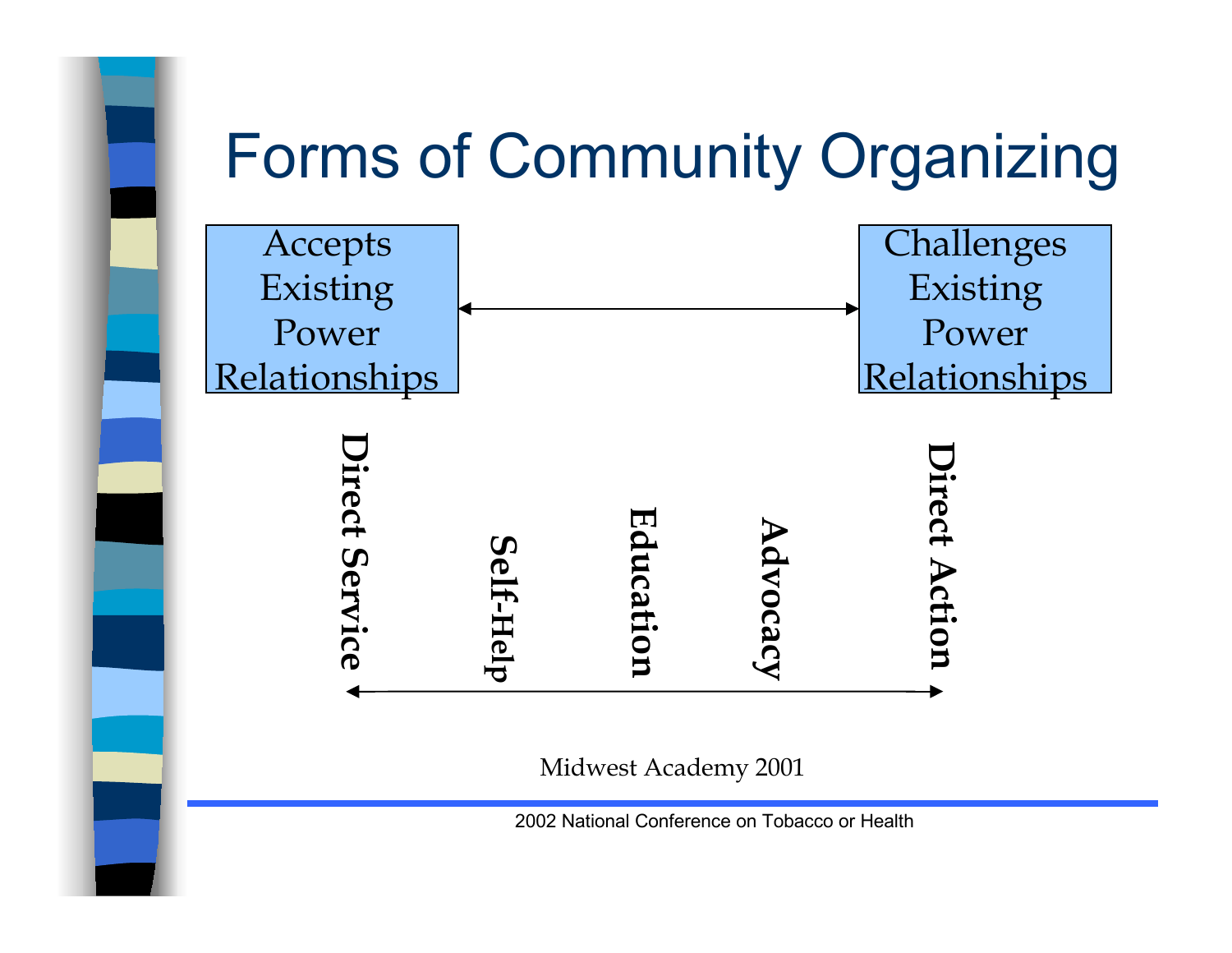# How do we make community organizing real for youth?

- ¾ Work with/help create the youth's experience with the problem
	- **♦ Critical Analysis- of their landscape** 
		- ¾Community walk around
		- $\triangleright$  Media messages

What have you seen? What do you know? Why does it matter?

 $\triangleright$  Mural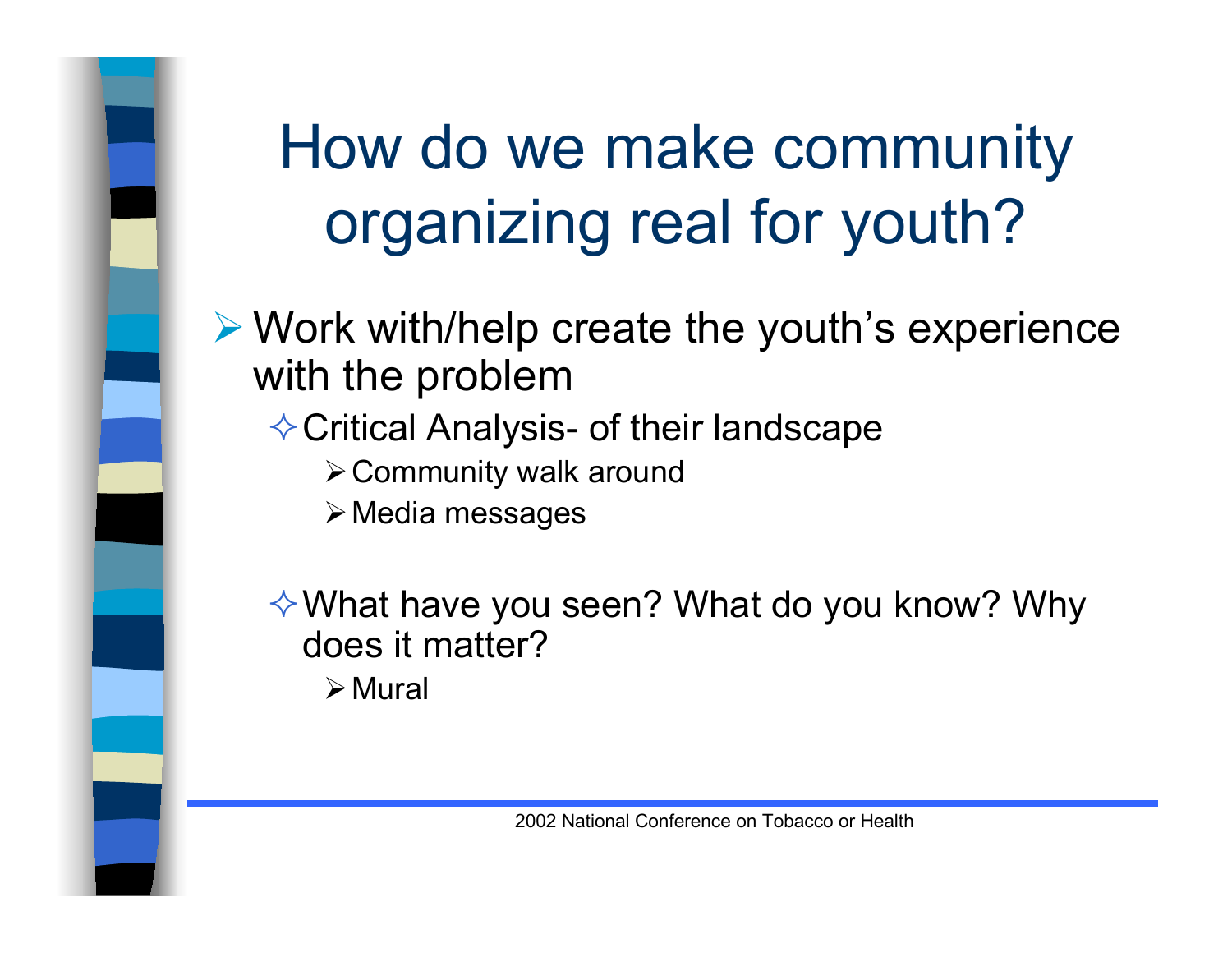#### **STORE OBSERVATI ON LOG** Date of observations: 6/ 13/ 02

**-**

 **Richmond -** Name: \_\_\_\_\_\_\_\_\_\_\_\_\_\_\_\_\_\_\_\_\_\_

#### **(Please print)**

| <b>STORE NAME AND</b><br>THE STREET THAT<br>IT'S ON | How many<br>tobacco<br>ads visible<br>from<br>out side of<br>st ore? | How many<br>alcohol<br>ads visible<br>from<br>out side of<br>st ore? | How many tobacco<br>self- service<br>displays?<br>Type of tobacco on<br>display? |                   | How many<br>tobacco<br>gear<br>catalogs<br>displayed? | <b>STAKE Act</b><br>cash<br>register? | sign present<br>at counter or $ $ | Notes: |
|-----------------------------------------------------|----------------------------------------------------------------------|----------------------------------------------------------------------|----------------------------------------------------------------------------------|-------------------|-------------------------------------------------------|---------------------------------------|-----------------------------------|--------|
|                                                     |                                                                      |                                                                      | number                                                                           | Tobacco<br>type   |                                                       | Yes                                   | No                                |        |
|                                                     |                                                                      |                                                                      |                                                                                  | <b>Cigarettes</b> |                                                       |                                       |                                   |        |
|                                                     |                                                                      |                                                                      |                                                                                  | Cigars            |                                                       |                                       |                                   |        |
|                                                     |                                                                      |                                                                      |                                                                                  | Chew              |                                                       |                                       |                                   |        |
|                                                     |                                                                      |                                                                      |                                                                                  | Cigarettes        |                                                       |                                       |                                   |        |
|                                                     |                                                                      |                                                                      |                                                                                  | Cigars            |                                                       |                                       |                                   |        |
|                                                     |                                                                      |                                                                      |                                                                                  | Chew              |                                                       |                                       |                                   |        |
|                                                     |                                                                      |                                                                      |                                                                                  | <b>Cigarettes</b> |                                                       |                                       |                                   |        |
|                                                     |                                                                      |                                                                      |                                                                                  | Cigars            |                                                       |                                       |                                   |        |
|                                                     |                                                                      |                                                                      |                                                                                  | Chew              |                                                       |                                       |                                   |        |

Contra Costa County Tobacco Prevention Project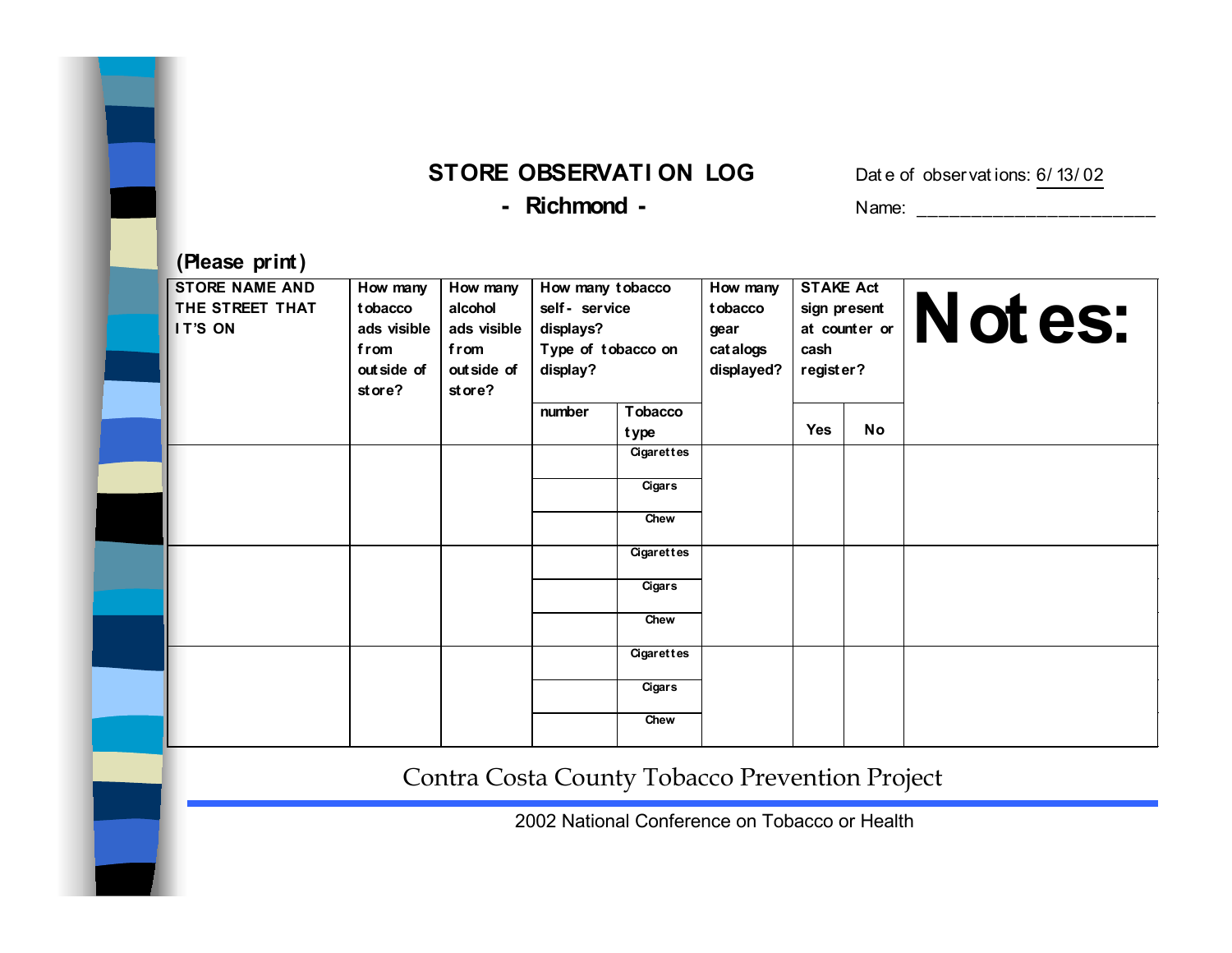## Cutting the Issue

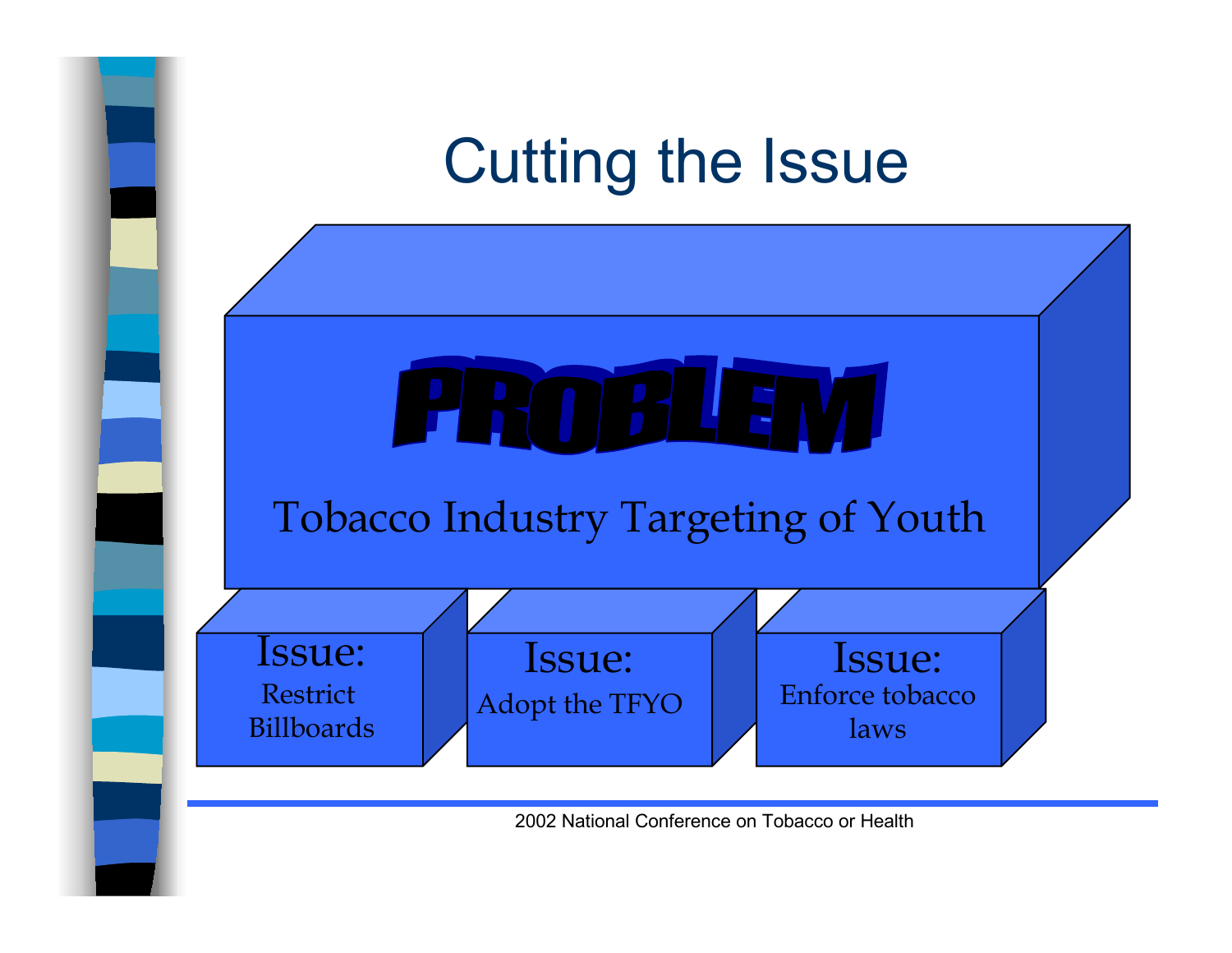# Turning up the Volume

- ¾ Who can give you what you want?  $\Diamond$  Target
- ¾ Who's with you?
	- $\triangle$  Ally
- ¾ Who's against you?  $\Diamond$  Opponent
- ¾ What can you do to put pressure on the person who can give you what you want?  $\Diamond$  Tactics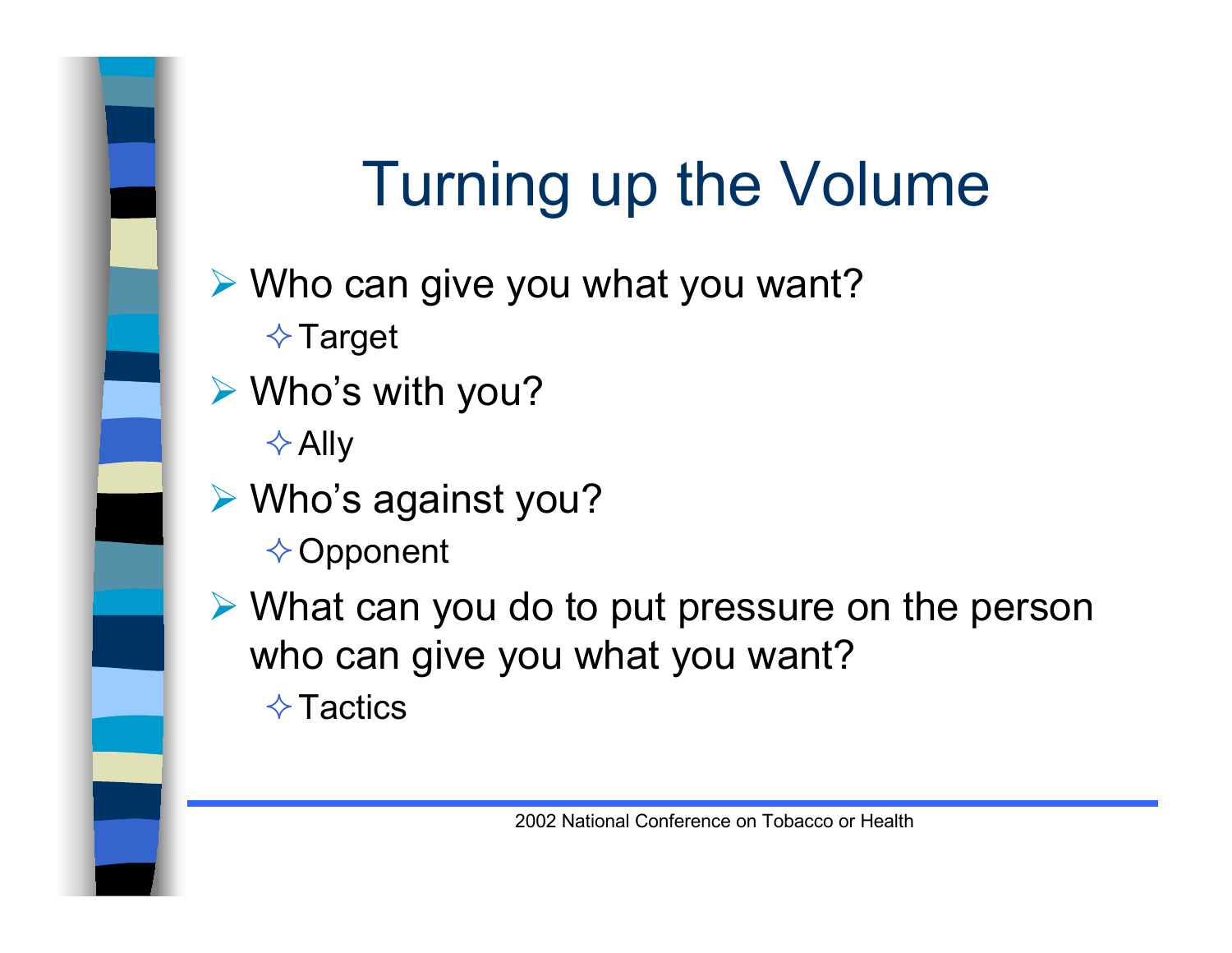#### STRATEGY CHART

#### **Priority I ssue: GOALS CONSTI TUENTS, ALLI ES&OPPONENTSTARGET TACTI CS RESOURCESLong Term Goal: Constituents: Primary Target: What We Want to Get Out of This: I ntermediate Goal:**Allies: Secondary Target: | Net What We Need: **Short Term Goal:Opponents:**  $\vert$  **What We Have:**

**TI GHT (Tobacco I ndustry Gets Hammered by Teens) \* Contra Costa County Tobacco Prevention Project \* 597 Center Avenue \* Ste. 115 \* Martinez \* CA \* 94553 \* (925) 313- 6834 phone \* (925) 313- 6864 f ax From the work of the Midwest Academy www midwestacademy com**

2002 National Conference on Tobacco or Health

From the work of the Midwest Academy, www.midwestacademy.com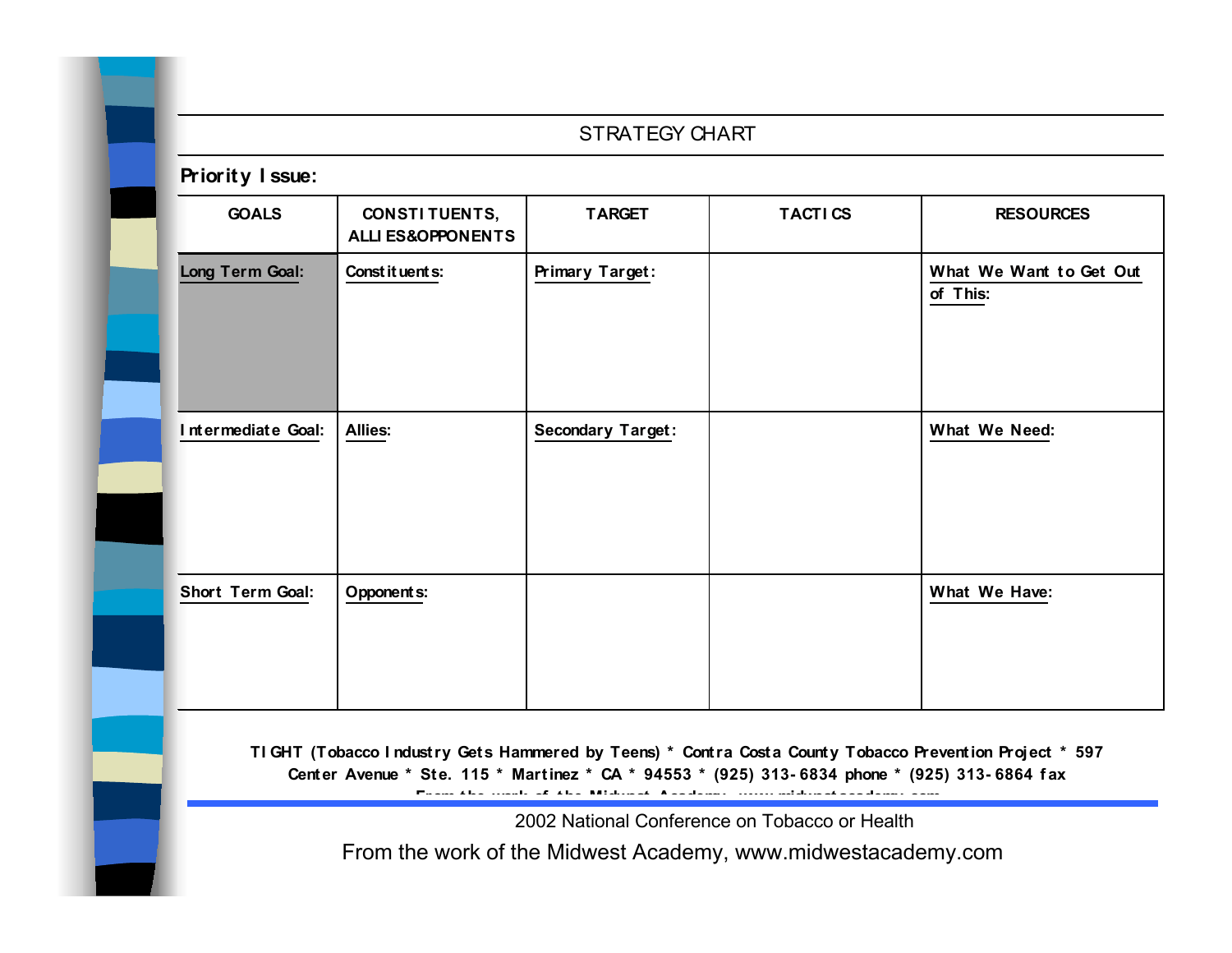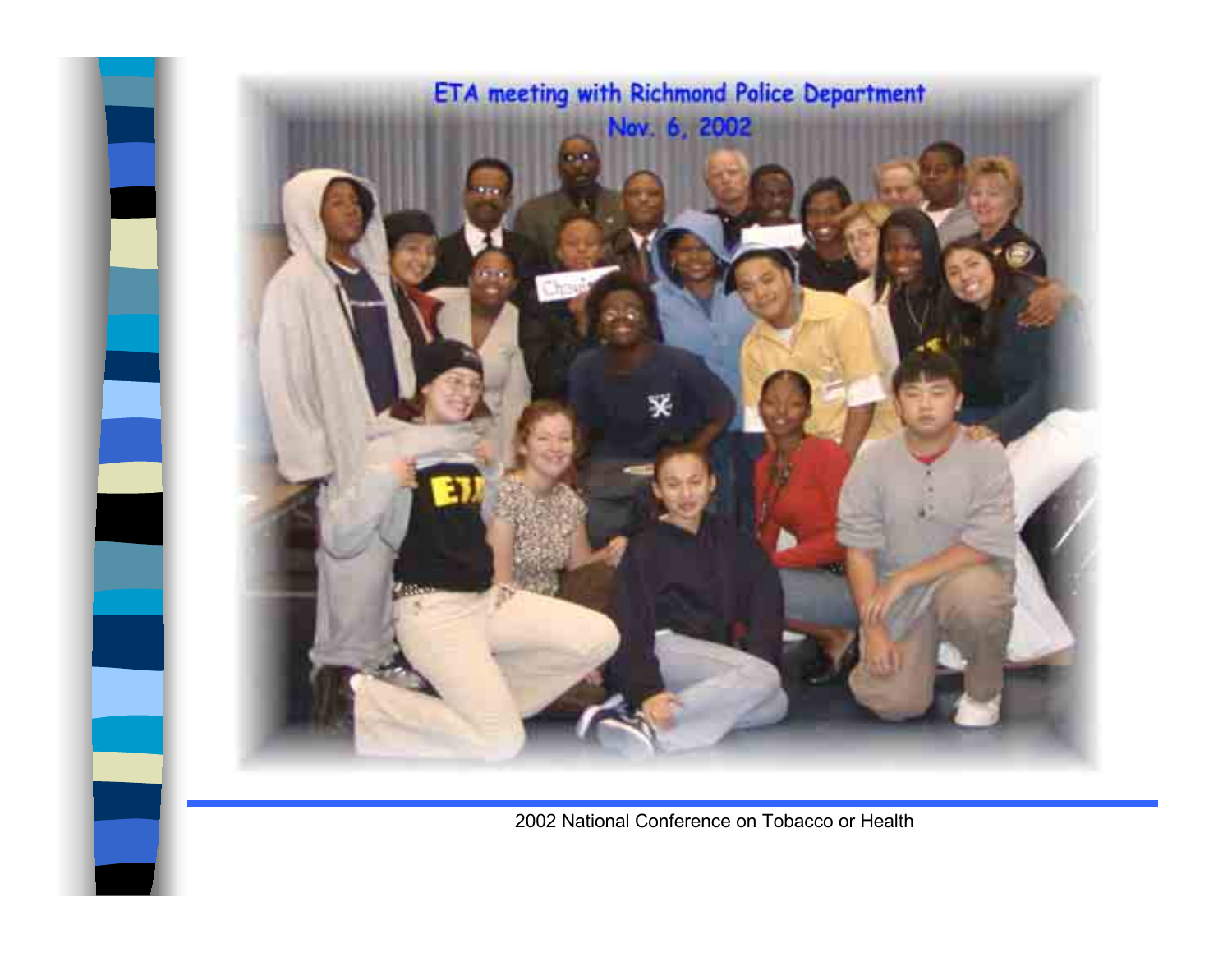## The Room Set-up

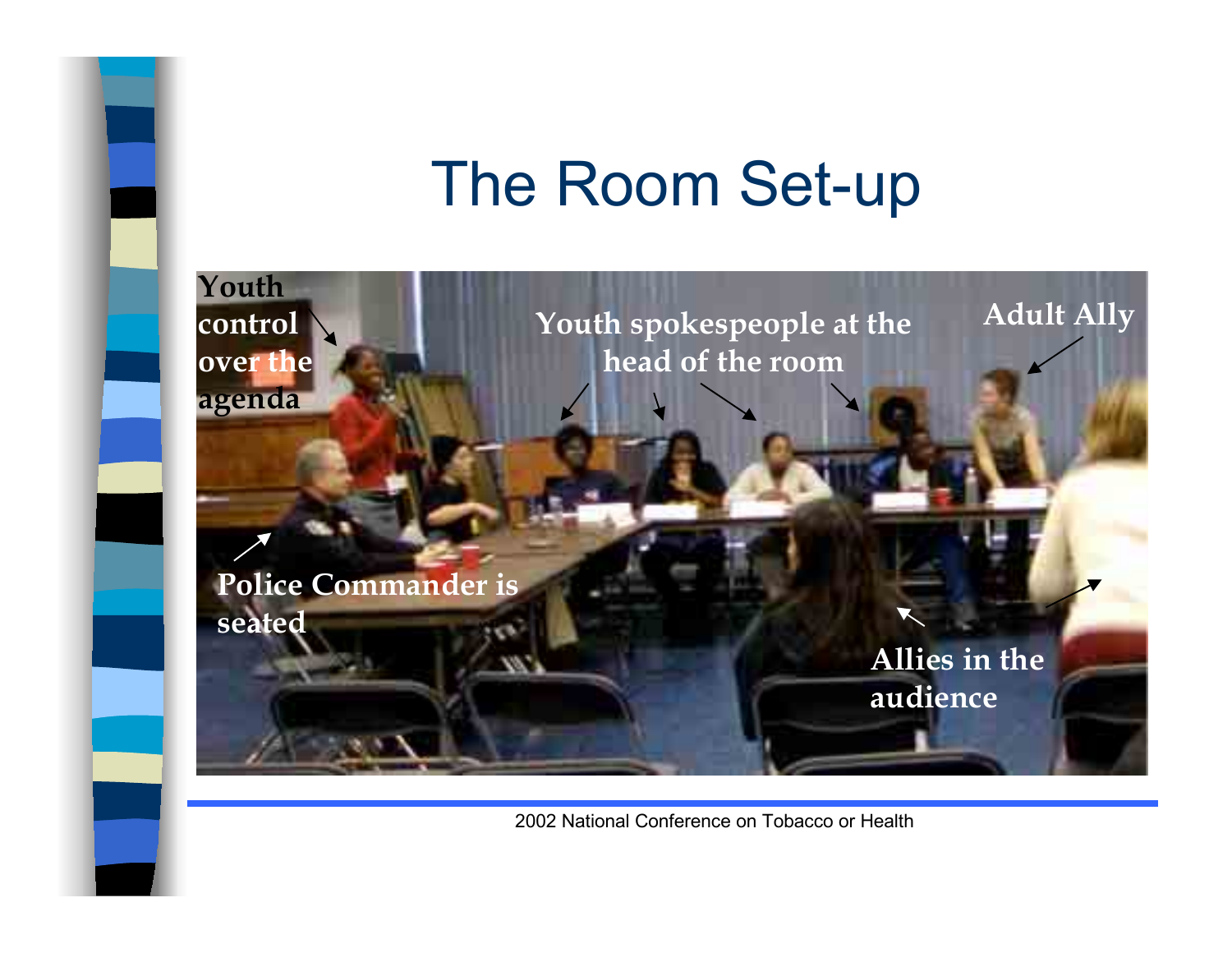## Police Commanders Listening to Youth



2002 National Conference on Tobacco or Health